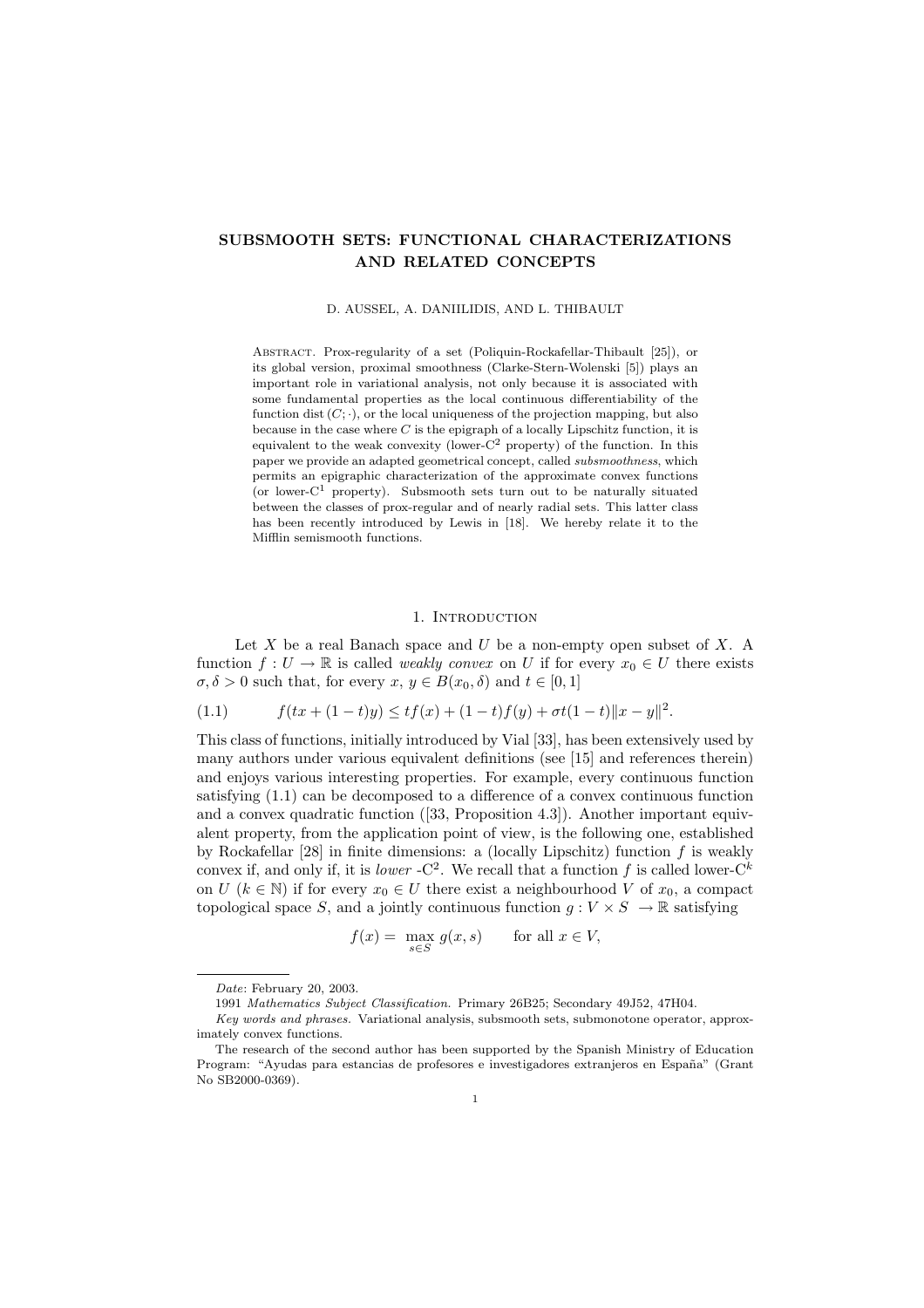and such that all derivatives of q of order  $k$  with respect to  $x$  (exist and) are jointly continuous ([28] e.g.). This class of functions provides a robust and stable extension of both the notion of convex function and the notion of smooth function. Their role in optimization is important, see [15] for a survey. For lower- $C<sup>k</sup>$  functions in Hilbert space, we refer to [24].

In the same period, several extensions of convexity (respectively, of monotonicity) have been proposed for sets, see [33], [30] and references therein (respectively, for multivalued operators, see [28], [31]). In this line of research, Clarke, Stern and Wolenski studied in [5] the notion of proximal smoothness. They proved that a closed set  $C$  of a Hilbert space is proximally smooth (or uniformly prox-regular, according to [25]) if, and only if, its square distance function  $dist(., C)^2$  is continuously differentiable in an open tube of uniform thickness around  $C$  (we also refer to Federer in [14] for the finite dimensional case, where such sets are called positively reached). They have also shown that this property characterizes the epigraphs of lower-C<sup>2</sup> functions (in finite dimensions), establishing an interesting link between sets and functions (see also [33, Propositions 4.17, 4.18]). Poliquin, Rockafellar and Thibault in [25] developing the corresponding local theory under the name of prox-regularity, established another interesting characterization based on the hypomonotonicity of the truncated Clarke normal cone  $N^r(C;.)$  of C, where  $r > 0$ . The same property, that is, hypomonotonicity, had been previously used to characterize the subdifferentials of weakly convex functions ([28]). Thus, in finite dimensions, one has the following complete geometrical characterization of locally Lipschitz weakly convex functions: (This characterization will be extended in Hilbert spaces in Section 4):

# (1.2) f is weakly convex  $\Leftrightarrow \partial f$  is hypomonotone  $\Leftrightarrow$  epi f is prox-regular.

The weaker notion of approximate convexity has been recently considered by Ngai, Luc and Théra [23]. We also refer to Rolewicz [29] and references therein for some similar convex-like functions. According to the definition in [23], a function  $f: U \to \mathbb{R}$  is called approximately convex on U if for every  $x_0 \in U$  and every  $\varepsilon > 0$ , there exists  $\delta > 0$  such that for every  $x, y \in B(x_0, \delta)$  and for every  $t \in [0, 1]$ 

$$
(1.3) \t f(tx+(1-t)y) \le tf(x) + (1-t)f(y) + \varepsilon t(1-t) \|x-y\|.
$$

This class of functions satisfies interesting integration properties, is stable under finite sums and finite suprema and enjoys exact subdifferential sum rules (see [23]). In [9], Daniilidis and Georgiev emphasized that, in finite dimensions, this class of functions coincide with the well known class of *lower*- $C<sup>1</sup>$  functions (see [31] or [28] for an extensive study of this latter class). Moreover, (locally Lipschitz) approximately convex functions have been characterized by the submonotonicity of their subdifferentials.

By introducing the geometrical concept of subsmoothness of the set related to the submonotonicity of the truncated Clarke normal cone, our aim is to establish the analogous to (1.2) statements for approximately convex functions, namely:

f is approximately convex  $\Leftrightarrow \partial f$  is submonotone  $\Leftrightarrow$  epi f is subsmooth.

Section 4 is essentially devoted to this task (see Theorem 4.14 and Corollary 4.17). The notion of subsmooth set is introduced in section 3 for arbitrary closed set (Definition 3.1), where we shed light on the links with other geometrical notions,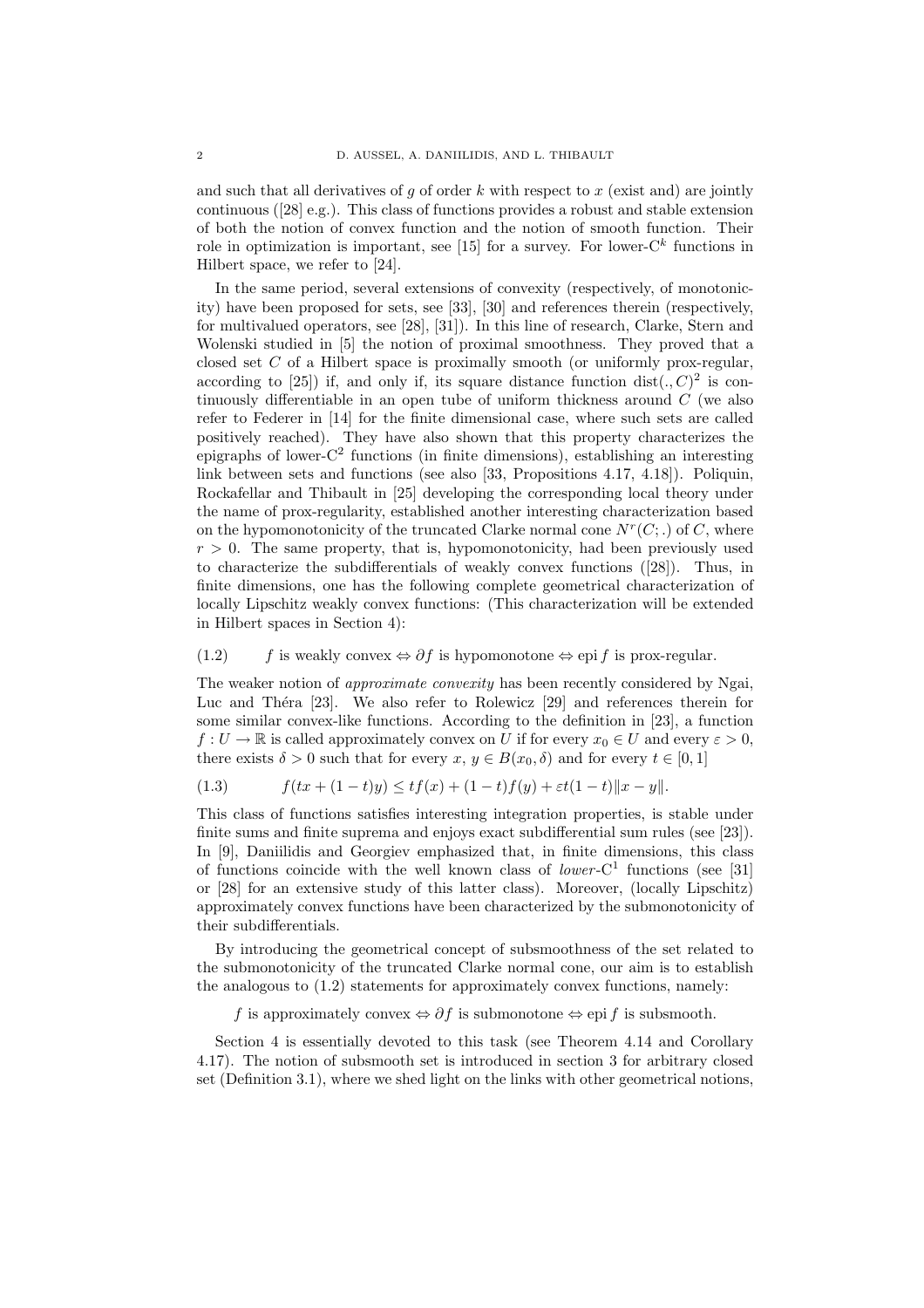in particular with the tangential Shapiro property and the notion of "near radiality", introduced recently by Lewis [18] (see Theorem 3.16). We relate this latter notion to Mifflin semismooth functions, providing an interesting link to functions satisfying a property of type  $(1.3)$  (see Theorem 3.16(c), Theorem 4.9 and Theorem 4.15). Previously, in section 2, we give some preliminaries and we state some useful properties of different kinds of normal cones of variational analysis.

# 2. Preliminaries

Throughout the manuscript  $X$  denotes a Banach space,  $X^*$  its topological dual and  $B(x_0, \delta)$  (respectively,  $B[x_0, \delta]$ ) the open (respectively, closed) ball of center  $x_0 \in X$  and radius  $\delta > 0$ . If C is a nonempty subset of X, the (Clarke) normal cone of C at  $u \in C$  is defined by

(2.1) 
$$
N(C; u) = \{x^* \in X^* : \langle x^*, v \rangle \le 0, \ \forall v \in T(C; u)\},
$$

where the Clarke tangent cone  $T(C; u)$  is defined as follows:

$$
(2.2) \quad v \in T(C; u) \Longleftrightarrow \left\{ \begin{array}{l} \forall \varepsilon > 0, \exists \, \delta > 0 \text{ such that} \\ \forall u' \in B(u, \delta) \cap C, \forall t \in ]0, \delta[, \ (u' + tB(v, \varepsilon)) \cap C \neq \emptyset. \end{array} \right.
$$

We put  $N(C; u) = \emptyset$ , whenever  $u \notin C$ . For any  $r > 0$  we denote by  $N^{r}(C; u)$  the truncated Clarke normal cone, that is,

$$
N^r(C; u) = N(C; u) \cap B[0, r].
$$

The set C is called tangentially regular at  $u \in C$  if  $T(C; u) = K(C; u)$ , where  $K(C; u)$  stands for the Bouligand tangent cone to C at u, that is,

(2.3) 
$$
v \in K(C; u) \Longleftrightarrow \forall \delta > 0, \exists t \in (0, \delta)
$$
 such that  $(u + tB(v, \delta)) \cap C \neq \emptyset$ .

The concept of Fréchet normal vectors will be also needed. A vector  $u_0^*$  is Fréchet normal to C at  $u_0 \in C$  if for every  $\varepsilon > 0$  there exists  $\delta > 0$  such that for all  $u \in C$ with  $||u - u_0|| < \delta$  one has  $\langle u_0^*, u - u_0 \rangle \leq \varepsilon ||u - u_0||$ . The cone of all Fréchet normal vectors to C at  $u_0$  will be denoted by  $N_F(C; u_0)$ . We will also put  $N_F(C; u) = \emptyset$ when  $u \notin C$ . We recall that C is normally Fréchet regular at  $u_0 \in C$  whenever the Clarke and the Fréchet normal cone to C at  $u_0$  coincide. If the set C is normally Fréchet regular at  $u_0$ , then it is also tangentially regular ([3, Theorem 6.2]).

We typically denote by  $f : X \to \mathbb{R} \cup \{+\infty\}$  a proper function (that is, f is finite at least at one point) with domain dom  $f := \{x \in X : f(x) \in \mathbb{R}\}\$ and epigraph epif :=  $\{(x,t) \in X \times \mathbb{R} : f(x) \leq t\}$ . The Clarke subdifferential  $\partial f(x_0)$  of a locally Lipschitz function  $f$  at  $x_0$  is defined as follows

(2.4) 
$$
\partial f(x_0) = \{x^* \in X : (x^*, v) \le f^0(x_0; v), \forall v \in X\},
$$

where

$$
f^{0}(x_{0}; v) := \limsup_{(y,t)\to(x_{0}, 0^{+})} \frac{f(y+tv)-f(y)}{t}.
$$

A locally Lipschitz function is called directionally regular (in short, d-regular ) at  $x_0$ , if for all  $v \in X$ 

$$
f^{0}(x_{0}; v) = d^{-} f(x_{0}; v),
$$
 where  $d^{-} f(x_{0}; v) = \liminf_{t \searrow 0^{+}} \frac{f(x_{0} + tv) - f(x_{0})}{t}.$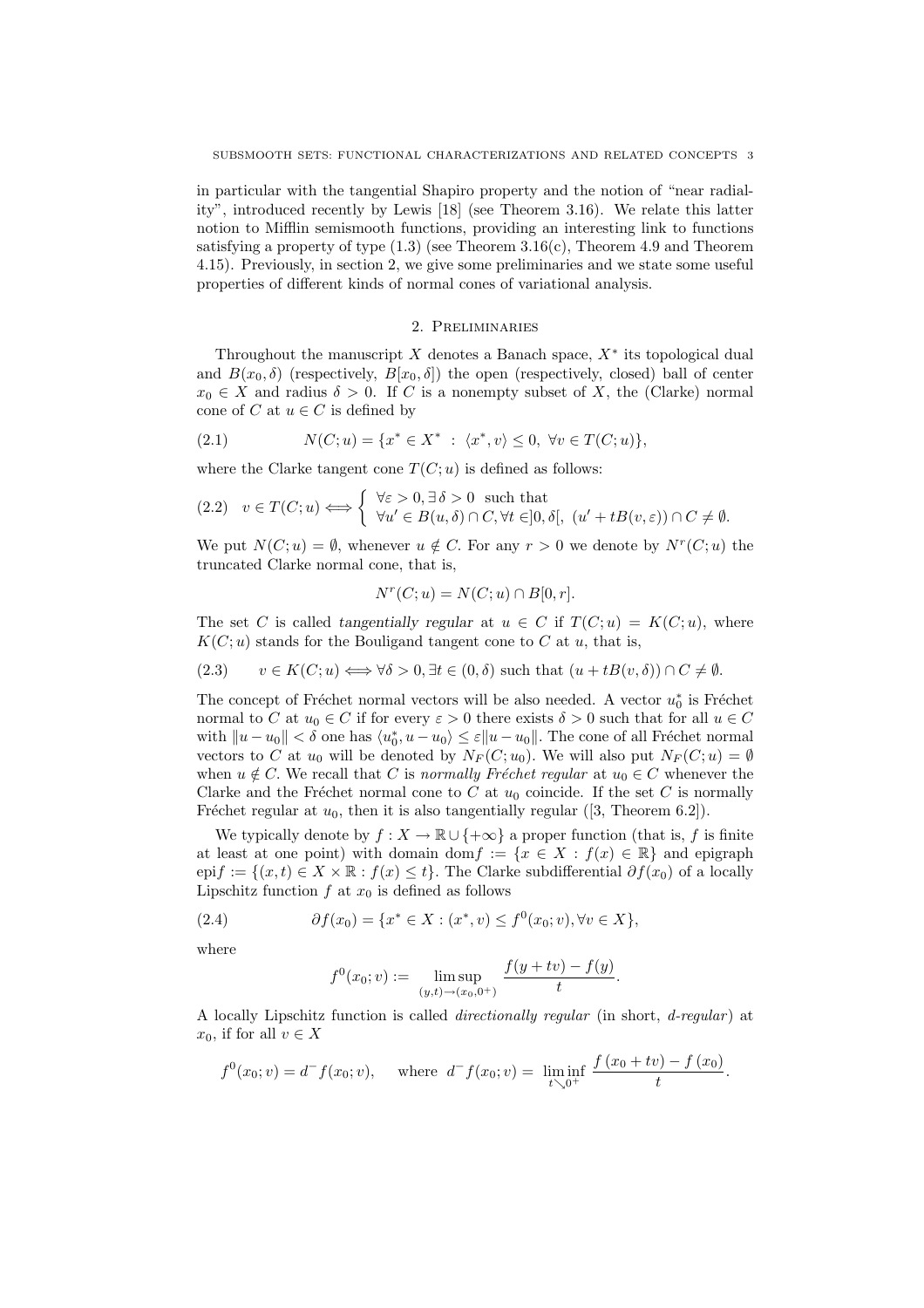A vector  $x^* \in X^*$  is said to be in the Fréchet subdifferential  $\partial_F f(x_0)$  of f at  $x_0$ provided that for every  $\varepsilon > 0$  there exists  $\delta > 0$  such that for all  $x \in B(x_0, \delta)$  one has

(2.5) 
$$
\langle x^*, x - x_0 \rangle \le f(x) - f(x_0) + \varepsilon ||x - x_0||.
$$

If  $\psi_C$  denotes the indicator function of the set C, that is,  $\psi_C(x) = 0$  if  $x \in C$  and  $\psi_C(x) = +\infty$  otherwise, then it is easily seen that

$$
N_F(C; u) = \partial_F \psi_C(u).
$$

The main properties of Fréchet normal cones and Fréchet subdifferentials require that the Banach space is Asplund. We recall that a Banach space  $X$  is called Asplund ([11] e.g.), if every separable subspace of X has a separable topological dual. In particular, every reflexive Banach space is Asplund. In Asplund spaces, the *limiting (Mordukhovich) subdifferential*  $\partial_L f$  is defined as follows:

(2.6) 
$$
\partial_L f(x_0) = \mathbf{w}^* \text{-}\mathbf{seq}\text{-}\limsup_{x \to f(x_0)} \partial_F f(x),
$$

where w<sup>∗</sup> -seq-lim sup denotes the weak star sequential outer (superior) limit. This  $x \rightarrow f x_0$ 

means that  $x^* \in \partial_L f(x_0)$  whenever there are sequences  $x_n \to_f x$  and  $x_n^* \in \partial_F f(x_n)$ with  $(x_n^*)$  converging to  $x^*$  with respect to the weak star topology of  $X^*$ . (By  $x_n \rightarrow_f x$  we mean that  $x_n \rightarrow x$  and  $f(x_n) \rightarrow f(x)$ .

Similarly, one defines the limiting normal cone  $N_L(C; u_0)$  as follows:

$$
N_L(C; u_0) = \mathbf{w}^* \text{-}\mathbf{seq}\text{-}\limsup_{u \to c u_0} N_F(C; u).
$$

(By  $u \rightarrow_C u_0$  we mean that the above limit is taken in C.) As in the previous cases,  $N_L(C; u) = \emptyset$  when  $u \notin C$ . For the indicator function  $\psi_C$  of C, it is easily seen that

$$
N_L(C; u_0) = \partial_L \psi_C(u_0).
$$

The distance of a point  $x \in X$  from C is defined by

$$
dist(C; x) = inf{||x - y|| : y \in C}.
$$

The link between the Fréchet normal cone and the distance function is given by the following equality of [16] (see also [3] and references therein)

(2.7) 
$$
N_F^1(C; u_0) = \partial_F \text{dist}(C;.)(u_0), \text{ for } u_0 \in C,
$$

where, as for the Clarke normal cone,

$$
N_F^r(C; u_0) = N_F(C; u_0) \cap B[0, r], \text{ for any } r > 0.
$$

Concerning the Clarke normal cone, one has the equality (see [4])

(2.8) 
$$
N(C; u_0) = w^* \text{-} \text{cl}(\mathbb{R}_+ \partial \text{dist}(C;.) (u_0)),
$$

where  $w^*$ -cl denotes the topological closure with respect to the weak star topology of  $X^*$ .

In Asplund spaces the following equalities also hold ([21])

$$
N(C; u_0) = w^* \text{-clco } N_L(C; u_0)
$$

and

(2.9) 
$$
\partial \text{dist}(C;.)(u_0) = w^* \text{-clco } \partial_L \text{dist}(C;.)(u_0),
$$

where  $w^*$ -cl co denotes the weak star closed convex hull.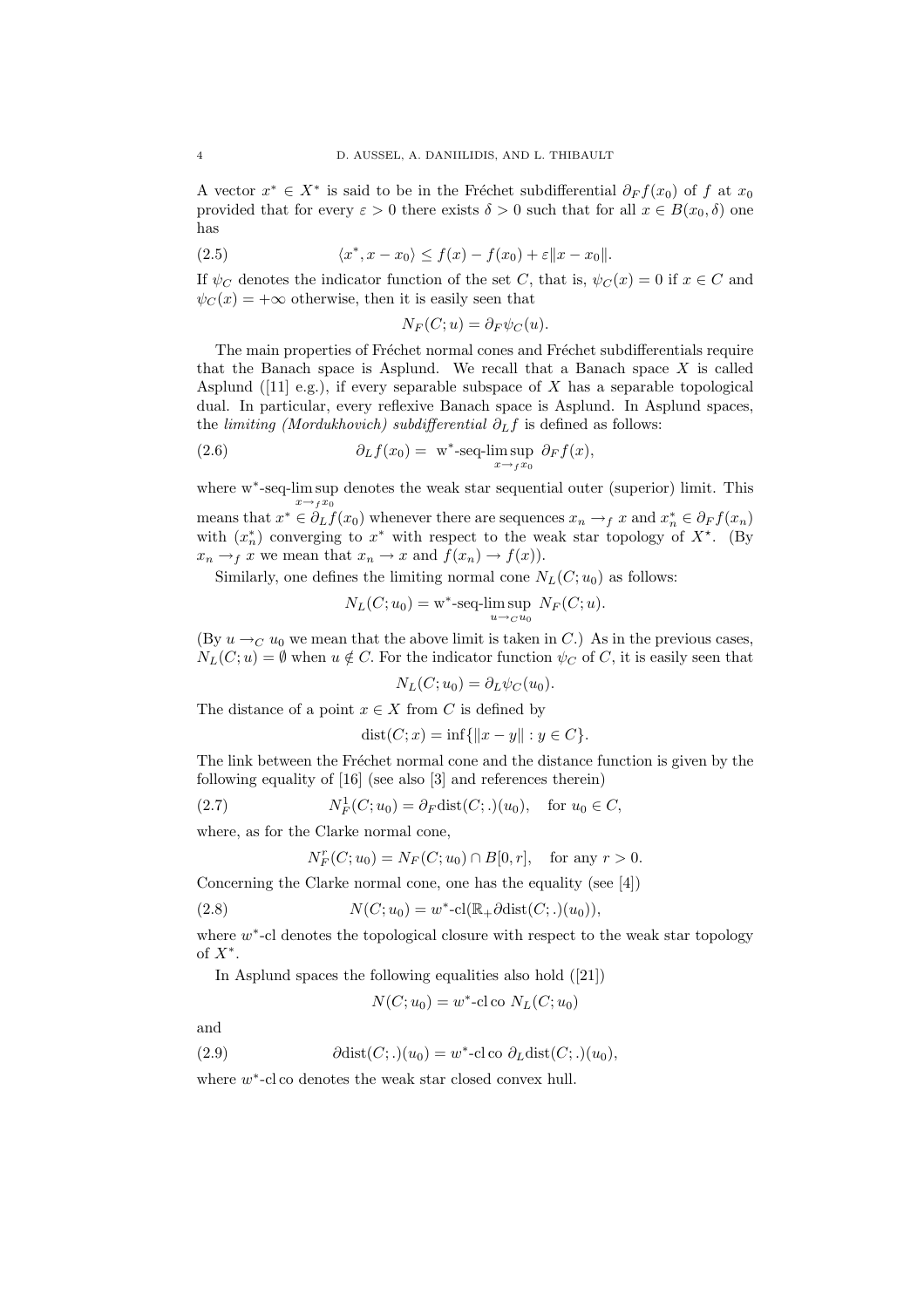#### 3. Subsmooth sets and related geometrical concepts

3.1. Definitions and elementary properties. Let  $C$  be a nonempty closed subset of a Hilbert space and  $u_0 \in C$ . We recall from [25] that the set C is called prox-regular at  $u_0$ , if for every  $r > 0$ , there exists  $\sigma, \delta > 0$  such that for all  $u_1, u_2 \in B(u_0, \delta) \cap C$  and all  $u_i^* \in N^r(C; u_i), i \in \{1, 2\}$  one has:

(3.1) 
$$
\langle u_1^* - u_2^*, u_1 - u_2 \rangle \ge -\sigma \|u_1 - u_2\|^2.
$$

This turns out to be equivalent to saying that the distance function  $dist(C,.)$  is continuously differentiable on  $U \setminus C$ , for some open neighbourhood U of  $u_0$ . Further, C is called prox-regular, if it is prox-regular at every  $u_0 \in C$  and uniformly prox-regular, if there exists  $\sigma > 0$  such that (3.1) holds for all  $u_1, u_2 \in C$ . According to [25, Theorem 4.1],  $C$  is uniformly prox-regular if, and only if, the square distance function  $dist(C,.)^2$  is continuously differentiable on an open tube of uniform thickness around C. So, uniform prox-regular sets correspond to what is called proximally smooth sets in [5].

We now introduce a new class of sets via the concept of subsmoothness. It can be seen as a variational behavior of "order one" of the set  $C$ , while  $(3.1)$  is expressing a variational behavior of "order two". In all the sequel, C will be a closed subset of the Banach space X.

**Definition 3.1.** The set C is called subsmooth at  $u_0$ , if for every  $r > 0$  and every  $\varepsilon > 0$  there exists  $\delta > 0$  such that for all  $u_1, u_2 \in B(u_0, \delta) \cap C$  and all  $u_i^* \in N^r(C; u_i)$ ,  $i = 1, 2$  one has

(3.2) 
$$
\langle u_1^* - u_2^*, u_1 - u_2 \rangle \ge -\varepsilon ||u_1 - u_2||.
$$

The set C is called subsmooth, if it is subsmooth at every  $u_0 \in C$ .

We further say that C is uniformly subsmooth, if for every  $r > 0$  and  $\varepsilon > 0$  there exists  $\delta > 0$ , such that (3.2) holds for all  $u_1, u_2 \in C$  satisfying  $||u_1 - u_2|| < \delta$  and all  $u_i^* \in N^r(C; u_i), i \in \{1, 2\}.$ 

By imposing  $u_2 = u_0$  in (3.2) one results with a radial counterpart of the above concept that we call semi-subsmoothness. Let us state the exact definition.

**Definition 3.2.** The set C is called semi-subsmooth at  $u_0$ , if for every  $r > 0$  and  $\varepsilon > 0$  there exists  $\delta > 0$  such that for all  $u \in B(u_0, \delta) \cap C$ ,  $u_0^* \in N^r(C; u_0)$  and  $u^* \in N^r(C; u)$  we have

(3.3) 
$$
\langle u^* - u_0^*, u - u_0 \rangle \ge -\varepsilon \|u - u_0\|.
$$

The set C is called semi-subsmooth, if it is semi-subsmooth at every  $u_0 \in C$ .

Note that the natural definition for a notion of uniform semi-subsmoothness will yield the previously defined notion of uniform subsmoothness.

*Remark* 3.3. (*i*) Conditions  $(3.1)$ ,  $(3.2)$  and  $(3.3)$  are equivalent to the statements arising by taking  $r = 1$  (respectively,  $\varepsilon = 1$ ).

 $(ii)$  Every set C is prox-regular (respectively, subsmooth, semi-submonotone) at any point of int  $C$ .

The following result makes the connection between subsmoothness and other classical geometrical concepts.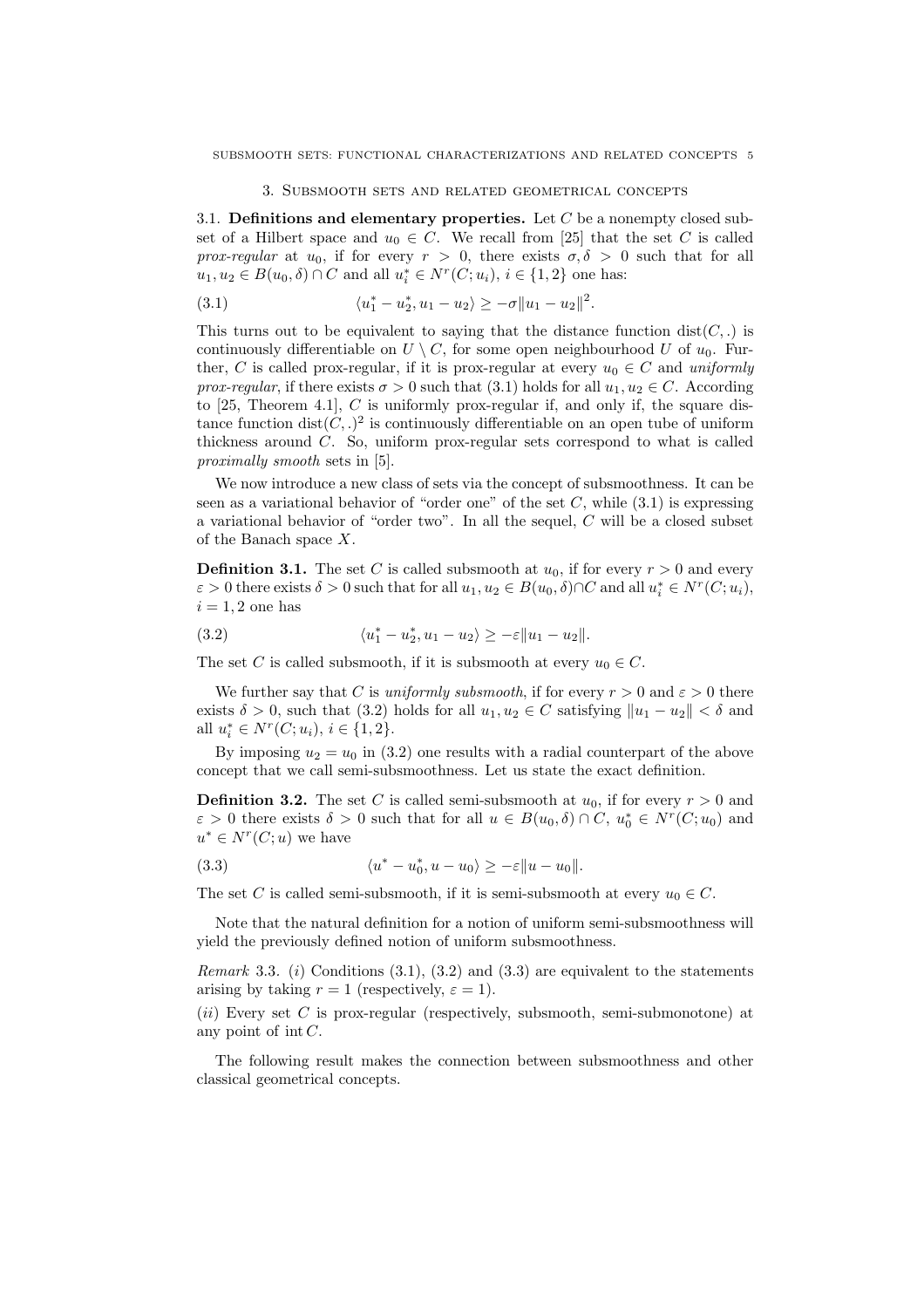Proposition 3.4. (i) Uniformly prox-regular sets are also uniformly subsmooth.

(ii) Every prox-regular set C (at  $u_0$ ) is subsmooth (at  $u_0$ ) and every subsmooth set (at  $u_0$ ) is semi-subsmooth (at  $u_0$ ).

(iii) If C is semi-subsmooth at  $u_0$ , then it is normally Fréchet regular, and consequently tangentially regular, at  $u_0$ .

*Proof.* Statements (i) and (ii) are straightforward from the definitions. To establish (*iii*), let us assume that C is semi-subsmooth at  $u_0 \in C$ . Fix any  $u_0^* \in N(C; u_0)$ and let  $r > ||u_0^*||$ . Fix also any  $\varepsilon > 0$ . Choose  $\delta > 0$  such that (3.3) holds. Taking  $u^* = 0 \in N^r(C; u)$ , we obtain for all  $u \in B(u_0, \delta) \cap C$ 

$$
\langle u_0^*, u - u_0 \rangle \le \varepsilon ||u - u_0||.
$$

This translates the fact that  $u_0^*$  is a Fréchet normal to C at  $u_0$  and hence  $N(C; u_0)$ is included in the Fréchet normal cone  $N_F(C; u_0)$ . In fact the equality holds because the reverse inclusion is always true. The tangential regularity result follows from [3, Theorem 6.2].  $\Box$ 

3.2. The limiting subdifferential of the distance function. In Asplund spaces the limiting subdifferential  $\partial_L f$  of a locally Lipschitz function f is provided by the Fréchet subdifferential  $\partial_F f$  via the formula (2.6). The aim of this paragraph is to establish a refinement of the aforementioned formula, for the particular case that  $f(x) = \text{dist}(C; x)$ , where C is a non-empty closed set. Namely, the limit in  $(2.6)$  is considered only in C (instead of X). This important fact will be used in Section 3.3 to provide alternative characterizations of subsmooth sets and to facilitate comparison with other concepts.

Let us state this result.

**Proposition 3.5.** Let C be a closed subset of an Asplund space X and let  $u_0 \in C$ . Then

$$
\partial_L \text{dist}(C;.) (u_0) = \mathbf{w}^* \text{-seq-lim} \sup_{u \to c u_0} \partial_F \text{dist}(C;.) (u).
$$

Before giving the proof, we need to recall the following important fuzzy calculus result, due to Fabian (see [13]).

**Proposition 3.6.** Let X be an Asplund space,  $g: X \to \mathbb{R}$  be a locally Lipschitz function, and  $f: X \to \mathbb{R} \cup \{+\infty\}$  be a lower semicontinuous function that is finite at  $x_0$ . Then for any  $\eta > 0$  there are  $x, y \in B(x_0, \eta)$  with  $|f(x) - f(x_0)| < \eta$  such that

$$
\partial_F(f+g)(x_0) \subset \partial_F f(x) + \partial_F g(y) + B[0, \eta].
$$

The proof of Proposition 3.5 is based on the next lemma, which also has an independent interest. Its proof is inspired from [32] (see also [19], for some other properties and [22], for Banach spaces with smooth renorms).

**Lemma 3.7.** Let C be a closed subset of an Asplund space X, let  $x \in X$  and let  $x^* \in Y$  $\partial_F \text{dist}(C;.)(x)$ . Then for every  $\varepsilon > 0$ , there exist  $u \in C$  and  $u^* \in \partial_F \text{dist}(C;.)(u)$ such that

$$
||u - x|| \le \varepsilon + \text{dist}(C; x) \quad and \quad ||u^* - x^*|| \le \varepsilon.
$$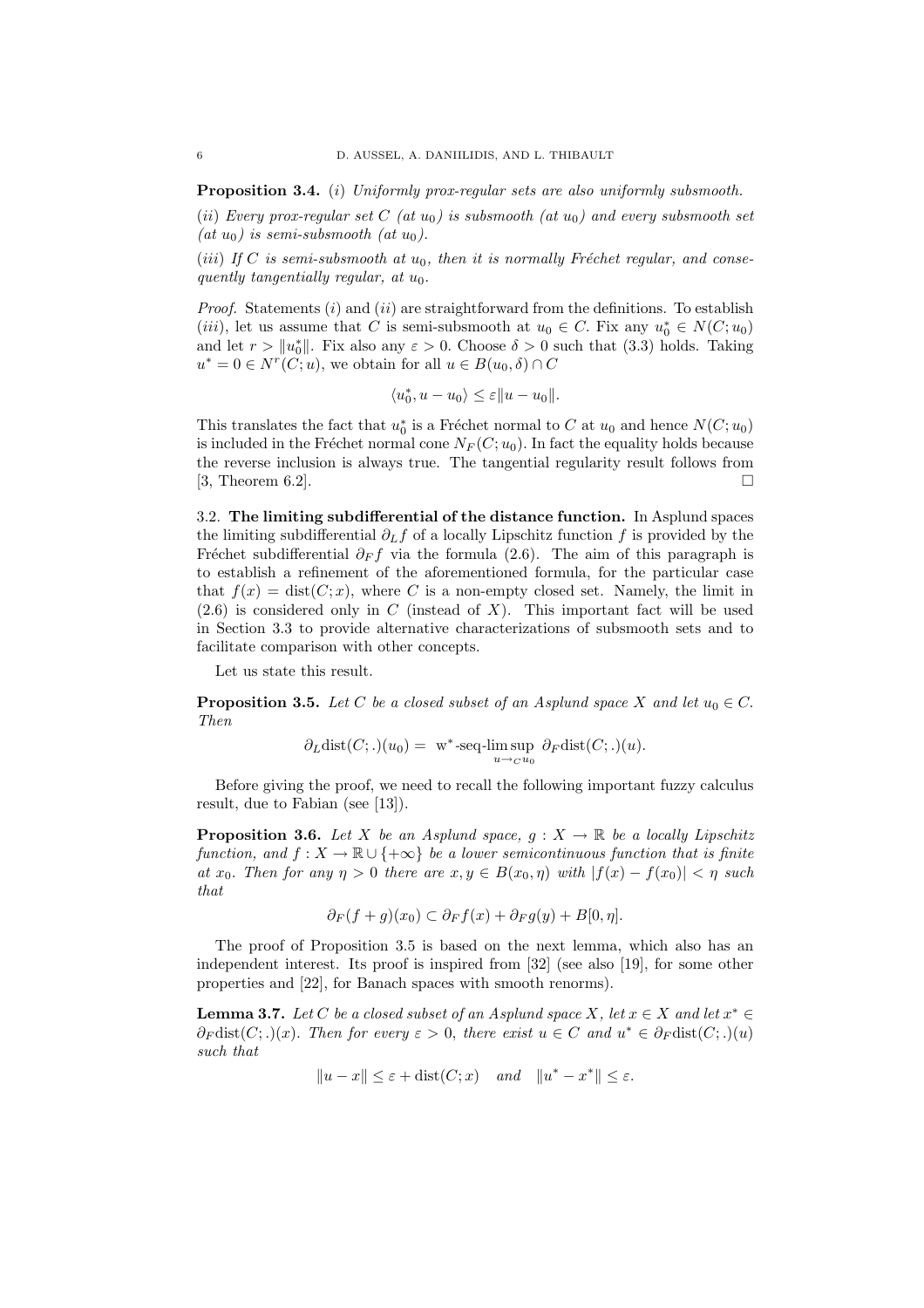*Proof.* Fix  $\varepsilon > 0$  and choose  $\eta > 0$  with  $\eta < \min(1, \varepsilon/6)$ . By definition of the Fréchet subdifferential (2.5), we may choose some positive number  $\alpha < \eta/2$  such that for all  $x' \in B[x, \alpha]$ 

(3.4) 
$$
\langle x^*, x' - x \rangle \leq \text{dist}(C; x') - \text{dist}(C; x) + \eta ||x' - x||.
$$

Fix some  $y \in C$  satisfying

(3.5) 
$$
||x - y|| \le \alpha^2 + \text{dist}(C; x).
$$

Then for all  $y' \in B[y, \alpha]$  we have by  $(3.4)$ 

$$
\langle x^*, y'-y \rangle \leq \text{dist}(C; x+y'-y) - \text{dist}(C; x) + \eta \|y'-y\|
$$

$$
\leq \text{dist}(C; y') + ||x - y|| - \text{dist}(C; x) + \eta ||y' - y||
$$

and hence according to (3.5)

$$
\langle x^*, y'-y \rangle \leq \text{dist}(C; y') + \eta \|y'-y\| + \alpha^2.
$$

Consequently, this yields for all  $y' \in C \cap B[y, \alpha]$ 

$$
\langle x^*, y'-y \rangle \le \eta \|y'-y\| + \alpha^2.
$$

Set  $\varphi(x) = \langle -x^*, x \rangle + \eta \|x - y\|$ , so that  $\varphi(y) \leq \varphi(y') + \alpha^2$ , for all  $y' \in C \cap B[y, \alpha]$ . Applying the Ekeland variational principle (see [12]) with  $\lambda = \alpha/2$  we obtain some  $z \in C \cap B[y, \alpha]$  with  $||z - y|| \leq \lambda$  and such that for all  $z' \in C \cap B[y, \alpha]$ 

$$
\varphi(z) \le \varphi(z') + \frac{\alpha^2}{\lambda} ||z' - z||,
$$

that is,

$$
\langle -x^*, z \rangle + \eta \|z - y\| \le \langle -x^*, z' \rangle + \eta \|z' - y\| + \frac{\alpha^2}{\lambda} \|z' - z\|,
$$

and hence

 $(3.6)$ \*, z' - z)  $\leq \eta(\|z'-y\| - \|z-y\|) + 2\alpha \|z'-z\| \leq 2\eta \|z'-z\|.$ Set  $\Phi(x) = \psi_C(x) + 2\eta \|x - z\|$  and observe that  $B(z, \alpha/2) \subset B[y, \alpha]$ . Thus (3.6) yields that

$$
\langle x^*, z'-z\rangle \le \Phi(z') - \Phi(z), \quad \text{for all } z' \in B(z, \alpha/2).
$$

This implies that

$$
x^* \in \partial_F \Phi(z) = \partial_F(\psi_C(.) + 2\eta \|.-z\|)(z).
$$

According to Proposition 3.6, the latter entails the existence of some  $u \in C$  with  $||u - z|| < \eta$  and such that

$$
x^* \in \partial_F \psi_C(u) + 3\eta B[0,1] = N_F(C; u) + 3\eta B[0,1].
$$

Then we may choose some  $e^* \in B[0,1]$  satisfying

$$
v^* := x^* + 3\eta e^* \in N_F(C; u).
$$

Since  $x^* \in \partial_F \text{dist}(C;.)(x)$ , we have  $||x^*|| \leq 1$ , thus  $||v^*|| \leq 1 + 3\eta$ . Applying (2.7) we get

$$
u^* := (1 + 3\eta)^{-1} v^* \in \partial_F \text{dist}(C;.) (u).
$$

Further, since  $||x^* - e^*|| \leq 2$  we have

$$
\|u^*-x^*\|=\frac{3\eta}{1+3\eta}\|x^*-e^*\|\leq \frac{6\eta}{1+3\eta}<\varepsilon.
$$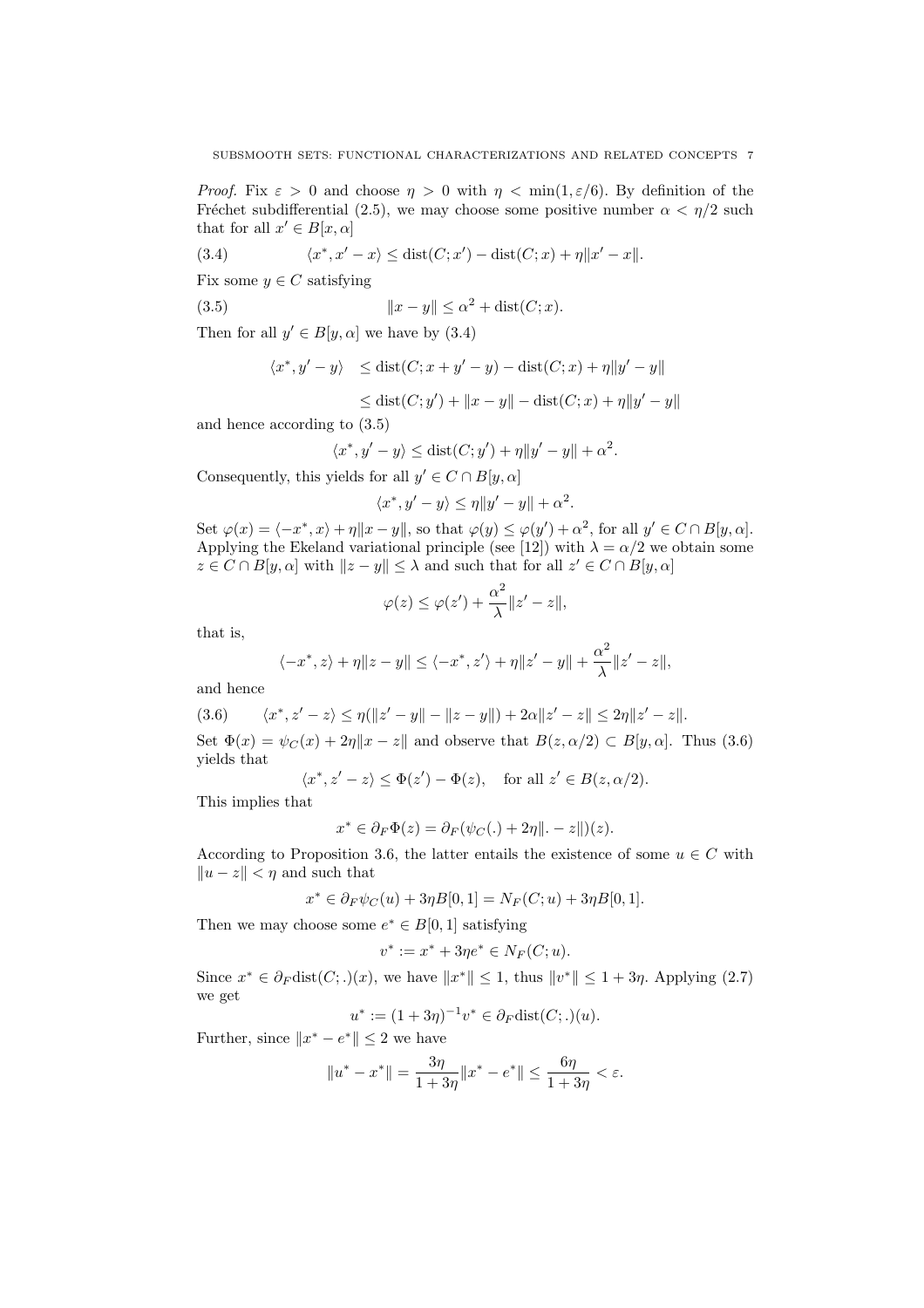On the other hand, by (3.5)

$$
||u - x|| \le ||u - z|| + ||z - y|| + ||y - x|| \le \eta + \alpha + \alpha^{2} + \text{dist}(C; x),
$$

which implies

$$
||u - x|| < \varepsilon + \text{dist}(C; x).
$$

The proof is complete.  $\Box$ 

Proof. (of Proposition 3.5) According to the definition of the limiting subdifferential (see  $(2.6)$ ), the second member is included in the first one. For the converse inclusion, let  $u_0^* \in \partial_L \text{dist}(C;.)(u_0)$ . Then there exist  $\{x_n\}_{n\geq 1}$  in  $X, \{x_n^*\}_{n\geq 1}$  in  $X^*$ , with  $x_n^* \in \partial_F \text{dist}(C;.)(x_n)$ , such that

$$
\|.\|_{\cdot} \lim_{n \to +\infty} x_n = u_0
$$
 and  $w^*_{\cdot} \lim_{n \to +\infty} x_n^* = u_0^*$ .

Applying Lemma 3.7 for every  $n \geq 1$  and for  $\varepsilon_n = 1/n$ , we obtain a sequence  ${u_n}_{n \geq 1}$  in C, and a sequence  ${u_n^*}_{n \geq 1}$  in  $X^*$  with  $u_n^* \in \partial_F \text{dist}(C;.)(u_n)$ , such that for all  $n \geq 1$ 

$$
||u_n - x_n|| \le \varepsilon_n + \text{dist}(C; x_n)
$$
 and  $||u_n^* - x_n^*|| \le \varepsilon_n$ .

It follows that  $\|\cdot\|$ -  $\lim_{n\to+\infty} u_n = u_0$  and  $w^*$ -  $\lim_{n\to+\infty} u_n^* = u_0^*$ . The proof is complete.  $\Box$ 

3.3. Subsmoothness vs Fréchet normals. The aim of this section is to provide alternative characterizations of subsmoothness in terms of Fréchet normals and of subdifferentials of the distance functions. These characterizations, stated for reflexive Banach spaces, are partially based on the results of the previous section. To start with, let C be a closed subset of X and  $u_0 \in C$ . The following lemma will be used in the sequel.

**Lemma 3.8.** (i) If  $\partial \text{dist}(C;.)$  satisfies (3.2) at  $u_0$ , then

$$
\partial \text{dist}(C;.)(u_0) = \partial_F \text{dist}(C;.)(u_0).
$$

(ii) If in addition  $X$  is a reflexive Banach space, then

$$
N(C; u_0) = N_F(C; u_0).
$$

*Proof.* (*i*). Consider any  $u_0^* \in \partial \text{dist}(C;.)(u_0)$ . Then for every  $\varepsilon > 0$  there exists  $\delta > 0$  such that for every  $v \in C \cap B(u_0, \delta)$  we have  $\langle -u_0^*, v-u_0 \rangle \geq -\varepsilon ||v-u_0||$ , since  $0 \in \partial \text{dist}(C;.)(\nu)$ . This inequality entails that  $u_0^* \in N_F(C; u_0)$ . Further,  $||u_0^*|| \leq 1$ because  $u_0^* \in \partial \text{dist}(C;.)(u_0)$ . According to  $(2.7)$ ,  $u_0^* \in \partial_F \text{dist}(C;.)(u_0)$  and hence  $\partial \text{dist}(C;.)(u_0) \subset \partial_F \text{dist}(C;.)(u_0)$ . Since the inverse inclusion is always true, we obtain  $\partial \text{dist}(C;.)(u_0) = \partial_F \text{dist}(C;.)(u_0)$ .

(ii). Combining formulas (2.8) and (2.7) with the equality established in (i) we obtain

(3.7) 
$$
N(C; u_0) = w^* \text{-} \text{cl}(N_F(C; u_0)).
$$

By Proposition 3.1 in Bounkhel-Thibault [3], the convex set  $N_F(C; u_0) = \partial_F \psi_C(u_0)$ is closed in  $X^*$  with respect to the norm topology. As X is reflexive,  $N_F(C; u_0)$  is also weak star closed. Thus (3.7) becomes  $N(C; u_0) = N_F(C; u_0)$ .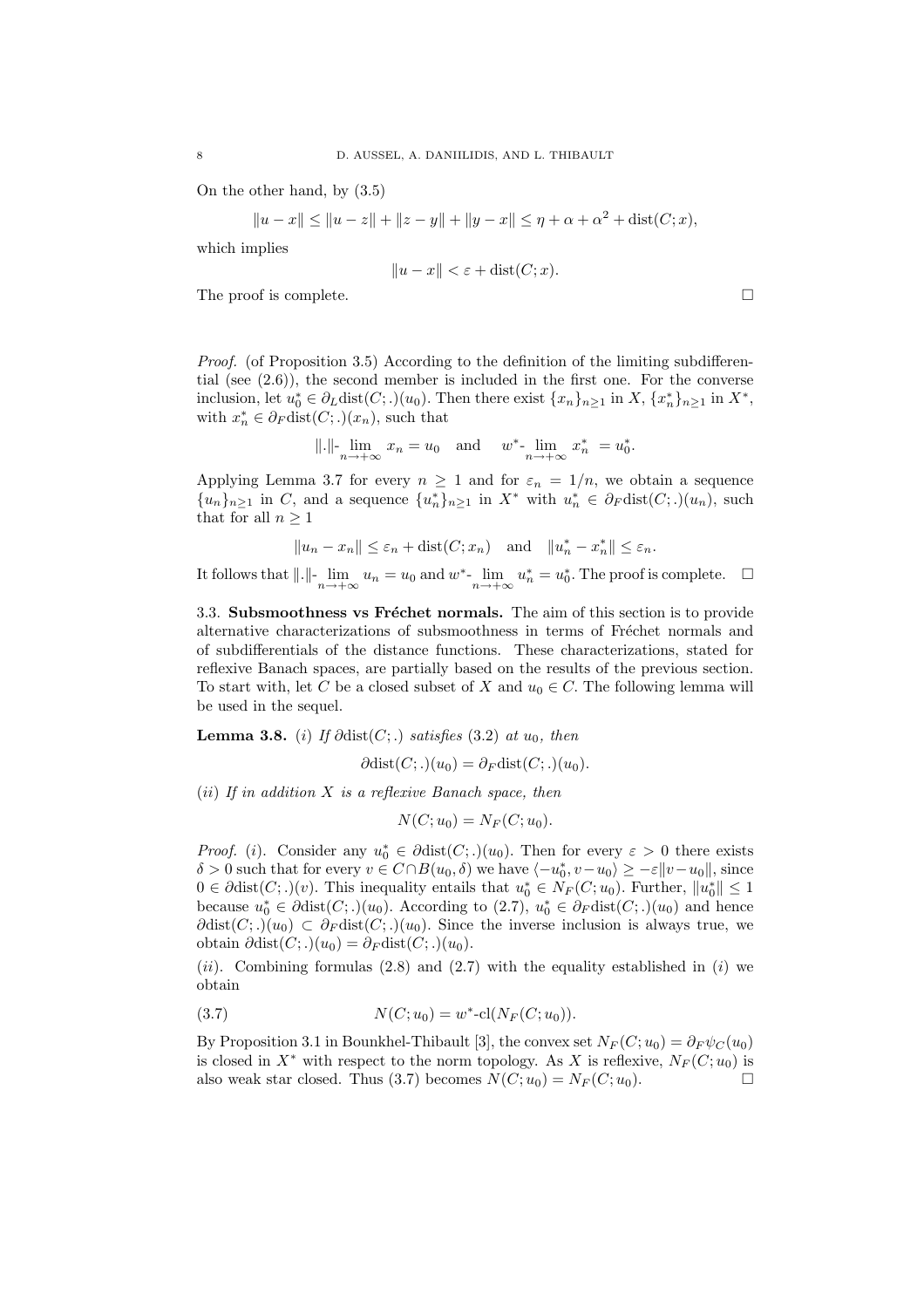The following proposition deals with the statements arising from (3.2), if one replaces the truncated Clarke normal cone  $N^r(C;.)$  by some notion of subdifferential of the distance function.

**Proposition 3.9.** Let C be a closed subset of an Asplund space X and  $u_0 \in C$ . Then the following assertions are equivalent:

- (a) (3.2) holds with  $\partial_F \text{dist}(C;.)$  in place of  $N^r(C;.)$ ;
- (b) (3.2) holds with  $\partial_L \text{dist}(C;.)$  in place of  $N^r(C;.)$ ;
- (c) (3.2) holds with  $\partial \text{dist}(C;.)$  in place of  $N^r(C;.)$ .

*Proof.* The implication  $(c) \implies (a)$  is an immediate consequence of the inclusion  $\partial_F \text{dist}(C;.) \subset \partial \text{dist}(C;.)$ . Let us prove the implication  $(a) \implies (b)$ . Fix  $\varepsilon > 0$ and choose  $\delta > 0$  such that for all  $x, y \in C \cap B(u_0; \delta), x^* \in \partial_F \text{dist}(C;.)(x)$  and  $y^* \in \partial_F \text{dist}(C;.)(y)$ 

$$
\langle x^* - y^*, x - y \rangle \ge -\varepsilon ||x - y||.
$$

Take any  $u, v \in C \cap B(u_0; \delta), u^* \in \partial_L \text{dist}(C;.)(u)$  and  $v^* \in \partial_L \text{dist}(C;.)(v)$ . By Proposition 3.5, there are  $u_n \to_C u$ ,  $v_n \to_C v$ ,  $(u_n^*)$  and  $(v_n^*)$  converging weak star to  $u^*$  and  $v^*$ , with  $u_n^* \in \partial_F \text{dist}(C;.)(u_n)$  and  $v_n^* \in \partial_F \text{dist}(C;.)(v_n)$ . For n large enough we have  $u_n, v_n \in C \cap B(u_0; \delta)$  and hence according to the above inequality

(3.8) 
$$
\langle u_n^* - v_n^*, u_n - v_n \rangle \ge -\varepsilon \|u_n - v_n\|.
$$

Passing to the limit, we obtain

(3.9) 
$$
\langle u^* - v^*, u - v \rangle \ge -\varepsilon \|u - v\|,
$$

which translates the assertion  $(b)$ .

It remains to show that  $(b) \implies (c)$ . Let us observe that for each  $\varepsilon > 0$  and for fixed  $u, v \in C \cap B(u_0; \delta)$ , the set of all  $(u^*, v^*) \in X^* \times X^*$  satisfying the inequality (3.9) is convex and weak star closed in  $X^* \times X^*$ . Thus the result follows from the equality  $(2.9)$ .

*Remark* 3.10. Let us note that the proof of  $(a) \implies (b)$  in the above proposition will not work if one considers  $(3.3)$  instead of  $(3.2)$ , since  $(3.8)$  will fail in general.

We now characterize subsmoothness in terms of the Fréchet normal cone when X is a reflexive Banach space. In the following proposition we assume that  $U$  is an open subset of X and  $C \cap U \neq \emptyset$ .

**Theorem 3.11.** Let  $C$  be a closed subset of a reflexive Banach space  $X$ . Then the following assertions are equivalent:

- (a) C is subsmooth on  $C \cap U$ ;
- (b) (3.2) holds at every point of  $C \cap U$  with  $N_L^r(C;.)$  in place of  $N^r(C;.)$ ;
- (c) (3.2) holds at every point of  $C \cap U$  with  $N_F^r(C;.)$  in place of  $N^r(C;.)$ ;
- (d) (3.2) holds at every point of  $C \cap U$  with  $\partial \text{dist}(C;.)$  in place of  $N^r(C;.)$ .

*Proof.* With no loss of generality we may assume in the above statements that  $r = 1$ . Furthermore, implications (a)  $\implies$  (b) and (b)  $\implies$  (c) are direct consequences of the inclusions

$$
N_F^1(C; u) \subset N_L^1(C; u) \subset N^1(C; u)
$$
, for all  $u \in C$ .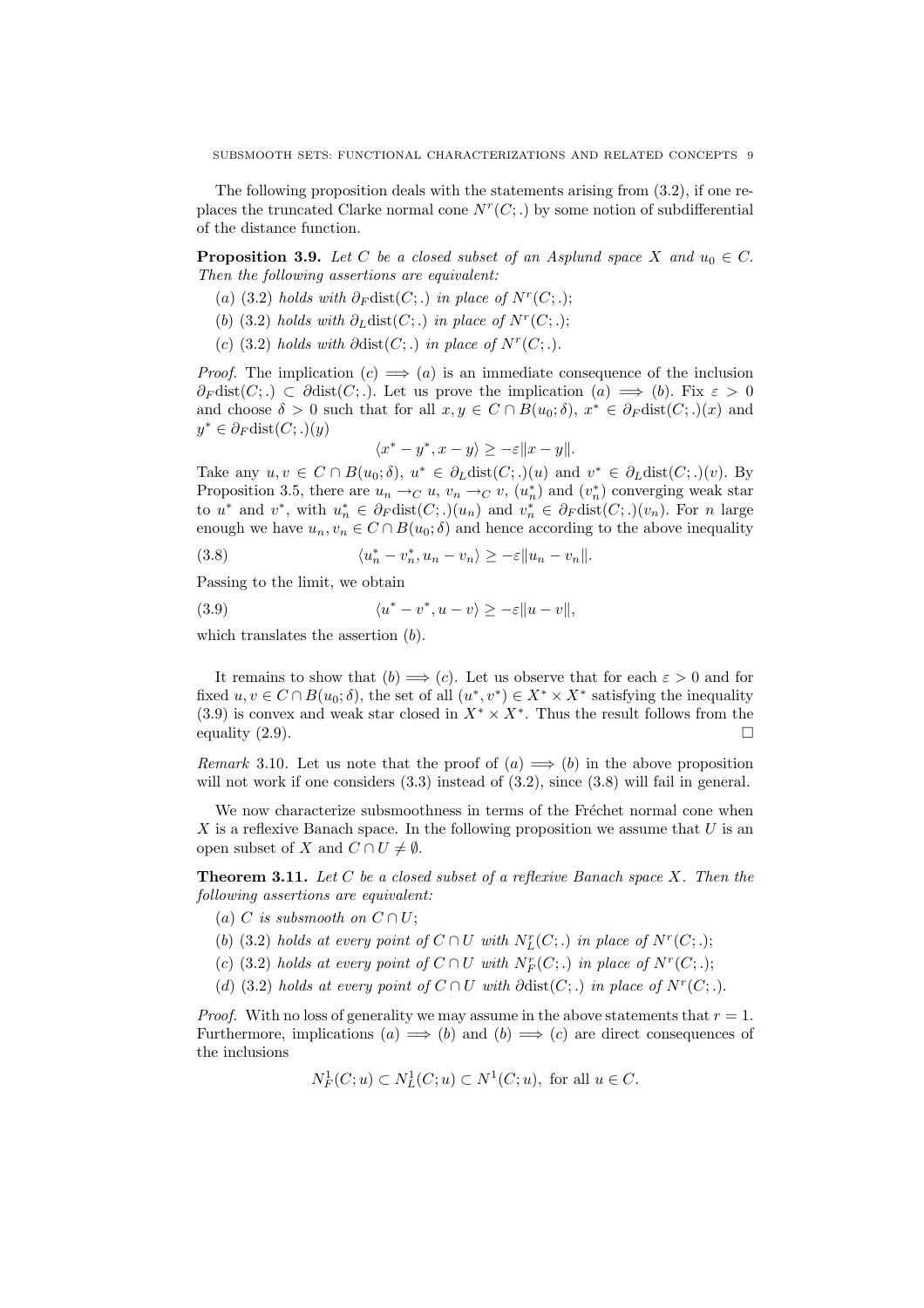Implication  $(c) \implies (d)$  follows from (2.7) and Proposition 3.9(a)  $\implies (c)$ . So, it remains to prove  $(d) \implies (a)$ . It follows from Lemma 3.8 that for all  $u \in C \cap U$ 

(3.10) 
$$
\partial \text{dist}(C;.)(u) = \partial_F \text{dist}(C;.)(u) \text{ and } N(C;u) = N_F(C;u).
$$

Combining (2.7) with (3.10) we get  $N^1(C; u) = \partial \text{dist}(C; u)$ , for all  $u \in C \cap U$ . This completes the proof.  $\Box$ 

Remark 3.12. It is easily seen that one can add, in the list of equivalences of Theorem 3.11 the same property  $(d)$  with any other subdifferential that is situated between the Fréchet and the Clarke subdifferentials.

3.4. Comparison with relevant concepts. We are ready to proceed to the links of the notions of subsmoothness and semi-subsmoothness to other known tangential concepts in the literature, as Shapiro's property or Lewis' near radiality. The definition of the latter, that we recall in the next definition, is based on the notion of Bouligand cone, see (2.3).

**Definition 3.13** ([30], [18]). Let C be a non-empty closed subset of X. Then (i) C is said to satisfy the k-order Shapiro property ( $k \in \mathbb{N}$ ) at  $u_0 \in C$ , if for every

 $\varepsilon > 0$  there exists  $\delta > 0$  such that for all  $u_1, u_2 \in C \cap B(u_0, \delta)$  one has

(3.11) 
$$
\text{dist}(K(C; u_1); u_2 - u_1) \le \varepsilon ||u_1 - u_2||^k.
$$

(ii) C is called *nearly radial* at  $u_0 \in C$ , if for every  $\varepsilon > 0$  there exists  $\delta > 0$  such that for all  $u \in C \cap B(u_0, \delta)$  one has

$$
(3.12) \qquad \qquad \text{dist}(K(C;u);u_0-u) \le \varepsilon \|u-u_0\|;
$$

(that is, (3.11) holds for  $k = 1$  with  $x' = x_0$ .)

The following two lemmas will be used in the sequel. The first one, concerning the Clarke tangent cone, involves a standard argument which has already been used in the literature (see [25, Proposition 3.6] or  $[6,$  Theorem 5.1] e.g.). We provide here a complete proof for the reader's convenience.

**Lemma 3.14.** Let C be a nonempty closed set and  $u \in C$ . Then for every  $x \in X$ 

(3.13) 
$$
\text{dist}(T(C; u); x) = \sup_{u^* \in N^1(C; u)} \langle u^*, x \rangle.
$$

*Proof.* Put  $T = T(C; u)$  and  $N = N(C; u)$ . If  $\psi_T$  denotes the indicator function of the set T, then its Fenchel conjugate is given by  $\psi_T^* = \psi_N$ . Set further  $s(y) = ||y||$ and let  $\mathbb B$  denote the closed unit ball of  $X^*$ . Note that

$$
dist(T(C; u); x) = \inf_{y \in X} [s(y - x) + \psi_T(y)].
$$

Then by the Fenchel duality theorem we get

$$
dist(T(C; u); x) = \sup_{y^* \in X^*} [\langle y^*, x \rangle - s^*(y^*) - \psi_T^*(y^*)].
$$

Since  $s^*(y^*) = \psi_{\mathbb{B}}(y^*)$  and  $\psi^*_{T}(y^*) = \psi_{N}(y^*)$ , we conclude that

$$
dist(T(C; u); x) = \sup_{u^* \in N^1(C; u)} \langle u^*, x \rangle.
$$

This finishes the proof.  $\Box$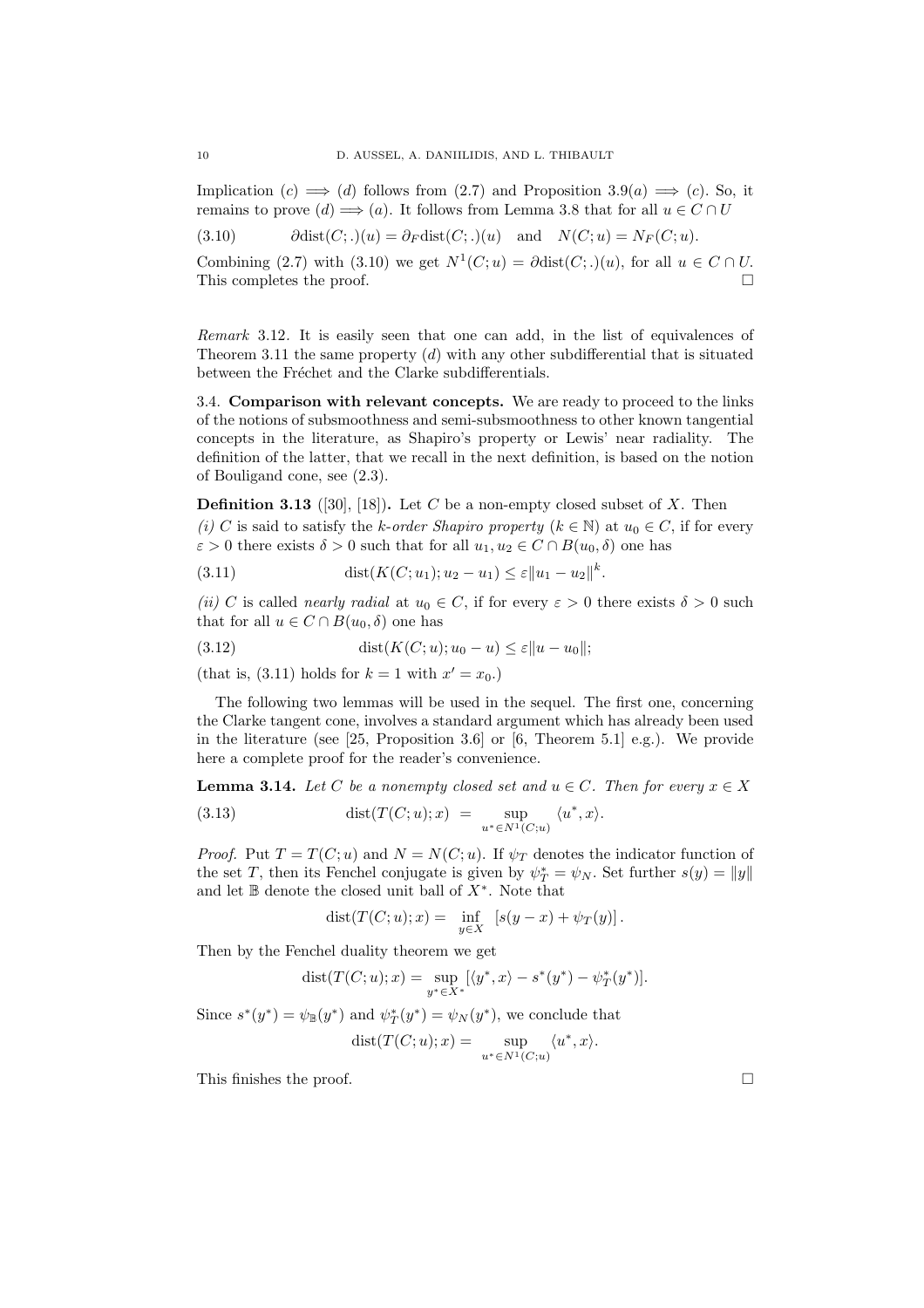The following result deals with the Bouligand tangent cone in finite dimensions.

**Lemma 3.15.** Assume that  $X$  is a finite dimensional space. Then

$$
\lim_{u \to c u_0} \text{dist}(K(C; u_0); \frac{u - u_0}{\|u - u_0\|}) = 0
$$

(where  $u \neq u_0$ ).

*Proof.* Suppose that the above equality does not hold. Then there exist  $\varepsilon > 0$  and a sequence  $u_n \to_C u_0$  (with  $u_n \neq u_0$ ) such that for all  $n \geq 1$ 

(3.14) 
$$
\text{dist}(K(C; u_0); \frac{u_n - u_0}{\|u_n - u_0\|}) \ge \varepsilon.
$$

Since  $X$  is a finite dimensional space, we may suppose (extracting a subsequence if Since X is a finite dimensional space, we may suppose (extracting a subsequence if necessary) that  $\left\{\frac{u_n-u_0}{\|u_n-u_0\|}\right\}_{n\geq 1}$  converges to some vector  $d \in X$ . By the definition of the Bouligand tangent cone (see (2.3)), it is easily seen that  $d \in K(C; u_0)$ . But passing to the limit in (3.14) we obtain

$$
dist(K(C; u_0); d) \ge \varepsilon,
$$

which contradicts  $d \in K(C; u_0)$ . The proof is complete.

In the following result, we make comparison of the concepts in Definition 3.13 with the concepts of subsmoothness and semi-subsmoothness of sets. In the statements below, we suppose that  $C$  is a closed set and  $U$  is an open subset of  $X$  such that  $C \cap U \neq \emptyset$ .

**Theorem 3.16.** (a) C is subsmooth on  $C \cap U$  if, and only if, it is tangentially regular on  $C \cap U$  and satisfies the first order Shapiro property on  $C \cap U$ .

(b) If X is reflexive, then C is subsmooth on  $C \cap U$  if, and only if, it satisfies the first order Shapiro property on  $C \cap U$ .

(c) If C is semi-subsmooth on  $C \cap U$ , then it is tangentially regular on  $C \cap U$  and nearly radial on  $C \cap U$ . The converse also holds whenever X is a finite dimensional space.

*Proof.* (a) To prove the "necessity" part, let us suppose that  $C$  is subsmooth on  $C \cap U$ . Then by Proposition 3.4(ii) and (iii), C is also tangentially regular at every point in  $C \cap U$ . Let us fix any  $u_0 \in C \cap U$  and let us show that C satisfies the first order Shapiro property at  $u_0$ . According to Definition 3.1, for every  $\varepsilon > 0$  there exists  $\delta > 0$  such that

$$
\langle u_1^*-u_2^*,u_1-u_2\rangle\geq -\varepsilon\|u_1-u_2\|,
$$

for all  $u_i \in C \cap B(u_0, \delta)$  and all  $u_i^* \in N^1(C; u_i)$  for  $i \in \{1, 2\}$ . Taking  $u_2^* = 0$ , the above yields

(3.15) 
$$
\sup_{u_1^* \in N^1(C; u_1)} \langle u_1^*, u_2 - u_1 \rangle \leq \varepsilon ||u_1 - u_2||.
$$

Moreover, from the tangential regularity we have  $T(C; u_1) = K(C; u_1)$ . Combining this with relations  $(3.15)$  and  $(3.13)$  we obtain

dist( $K(C; u_1); u_2 - u_1 \leq \varepsilon ||u_1 - u_2||$ ,

that is,  $C$  satisfies the first order Shapiro property at  $u_0$ .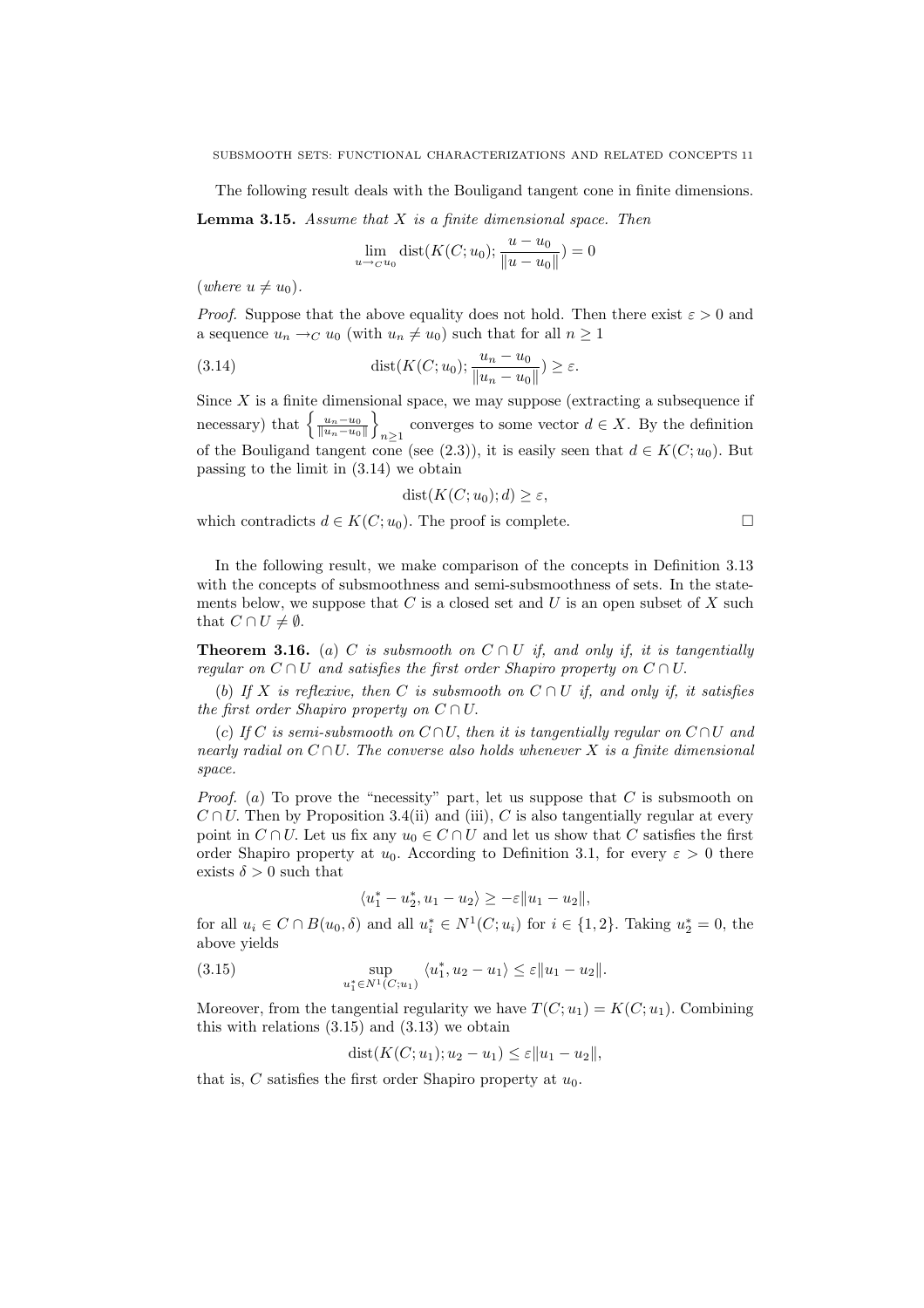Conversely, to prove the "sufficiency" part, let us assume that  $C$  is tangentially regular and satisfies the first order Shapiro property at each point of  $C \cap U$ . Take any  $u_0 \in C \cap U$ . We must show that C is subsmooth at  $u_0$ . To this end, let  $\varepsilon > 0$ . Then by Definition 3.13(i) (for  $k = 1$ ), there exists  $\delta > 0$  such that  $B(u_0, \delta) \subset U$ and for all  $u_i \in C \cap B(u_0, \delta), i \in \{1, 2\}$ 

(3.16) 
$$
\max \{ \text{dist}(K(C; u_1); u_2 - u_1), \, \text{dist}(K(C; u_2); u_1 - u_2) \} \le \frac{\varepsilon}{2} ||u_1 - u_2||.
$$

Since  $K(C; u_i) = T(C; u_i)$  for  $i \in \{1, 2\}$ , in view of Lemma 3.14 we get

$$
\max \left\{\sup_{u_1^* \in N^1(C; u_1)} \langle u_1^*, u_2 - u_1 \rangle, \sup_{u_2^* \in N^1(C; u_2)} \langle u_2^*, u_1 - u_2 \rangle\right\} \leq \frac{\varepsilon}{2} \|u_1 - u_2\|.
$$

The above easily yields that for all  $u_i^* \in N^1(C; u_i)$ ,  $i \in \{1, 2\}$ , we have

$$
\langle u_1^*-u_2^*,u_1-u_2\rangle\geq -\varepsilon\|u_1-u_2\|,
$$

which shows that C is subsmooth at  $x_0$ .

(b) Assume that X is reflexive. Taking  $(a)$  into account, we only have to prove the "sufficiency" part. To this end, let us suppose that  $C$  satisfies the first order Shapiro property on  $C \cap U$  and let us show that C is subsmooth there. In view of Theorem 3.11(c)  $\implies$  (a), it suffices to show that the truncated Fréchet normal cone  $N_F^1(C;.)$  satisfies (3.2) at every point of  $C \cap U$ . So, let us fix any  $u_0 \in C \cap U$  and  $\varepsilon > 0$ . As in the proof of the "sufficiency" part of (a), there exists  $\delta > 0$  such that (3.16) holds. Let us consider any  $u_i \in C \cap B(u_0, \delta)$  and  $u_i^* \in N_F^1(C; u_i)$ ,  $i \in \{1, 2\}$ . Then, according to (3.16), we may choose  $v_i \in K(C; u_i)$  and  $e_i \in X$  with  $i \in \{1, 2\}$ such that

$$
u_2 - u_1 = v_1 + e_1
$$
 and  $u_1 - u_2 = v_2 + e_2$ ,

with  $||e_i|| \leq \frac{\varepsilon}{2} ||u_1 - u_2||$  for  $i \in \{1, 2\}$ . Using the definition of the Fréchet normal cone and the definition of the Bouligand tangent cone, it is not difficult to see that  $\langle u_i^*, v_i \rangle \leq 0$ , for  $i \in \{1, 2\}$ . Further, since  $||u_i^*|| \leq 1$ , for  $i \in \{1, 2\}$ , it follows that

$$
\langle u_1^*, u_1 - u_2 \rangle \ge -\frac{\varepsilon}{2} ||u_1 - u_2||
$$
 and  $\langle u_2^*, u_2 - u_1 \rangle \ge -\frac{\varepsilon}{2} ||u_1 - u_2||$ .

Putting these inequalities together, we obtain (3.2). This completes the proof.

(c) Let us assume that C is semi-subsmooth on  $C \cap U$ . By Proposition 3.4(iii), C is tangentially regular at any point in  $C \cap U$ . To prove that C is nearly radial at a point  $u_0 \in C \cap U$  one proceeds in the same way as in the above proof of the "necessity" part of (a), by setting  $u_2 = u_0$  (and  $u_1 = u$ ) to conclude that (3.12) holds.

Let us now suppose that  $X$  is a finite dimensional space and that  $C$  is tangentially regular and nearly radial at each point in  $C \cap U$ . Let us fix any  $u_0 \in C \cap U$ , and let us show that (3.3) holds. To this end, take any  $\varepsilon > 0$ . By Definition 3.13(ii), Lemma 3.14 (relation (3.13)) and the tangential regularity on  $C \cap U$  we conclude that for some  $\delta > 0$  such that  $B(u_0, \delta) \subset U$  and for all  $u \in C \cap B(u_0, \delta)$ 

(3.17) 
$$
\sup_{u^* \in N^1(C;u)} \langle u^*, u_0 - u \rangle \leq \frac{\varepsilon}{2} ||u - u_0||.
$$

By Lemma 3.15, we may also suppose that for every  $u \in C \cap B(u_0, \delta)$  with  $u \neq u_0$ 

$$
(3.18) \ \operatorname{dist}(K(C; u_0); \frac{u - u_0}{\|u - u_0\|}) < \frac{\varepsilon}{2}, \quad \text{i.e.,} \ \operatorname{dist}(K(C; u_0); u - u_0) \le \frac{\varepsilon}{2} \|u - u_0\|.
$$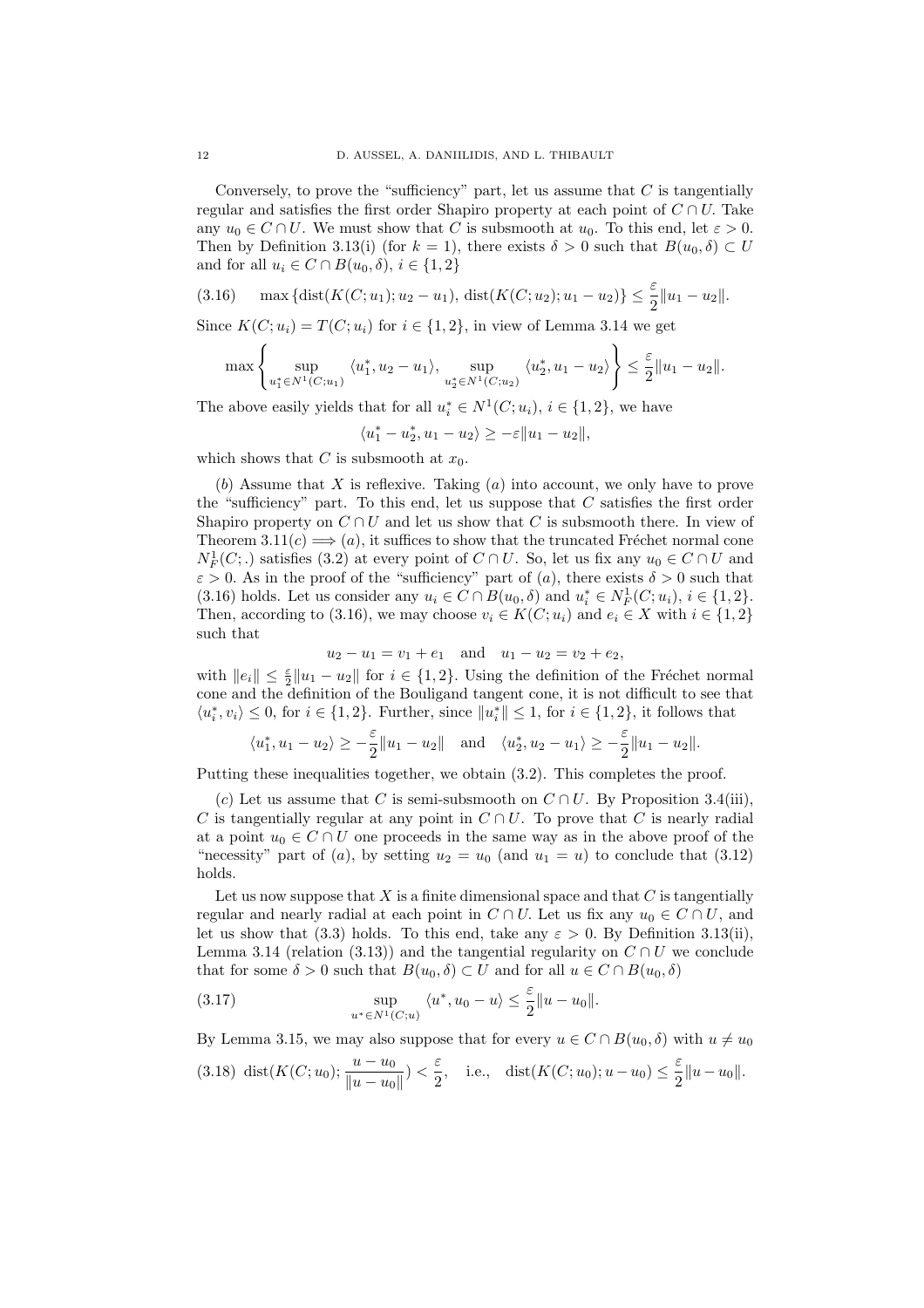Since  $K(C; u_0) = T(C; u_0)$ , using Lemma 3.14 again we obtain

(3.19) 
$$
\sup_{u_0^* \in N^1(C; u_0)} \langle u_0^*, u - u_0 \rangle \leq \frac{\varepsilon}{2} \|u - u_0\|.
$$

From (3.17) and (3.19) we easily conclude that C is semi-subsmooth at  $u_0$ .

The following corollary concerns the tangential regularity of sets satisfying the first order Shapiro property.

Corollary 3.17. In a reflexive Banach space, every set  $C$  satisfying the first order Shapiro property on  $C \cap U$  is normally Fréchet regular and tangentially regular on  $C \cap U$ .

*Proof.* The corollary follows directly from  $(b)$  in Theorem 3.16 and from Proposition  $3.4.$ 

Remark 3.18. Tangential regularity cannot be deduced from near radiality. Indeed, let  $C =$  epi  $f \subset \mathbb{R}^2$  where  $f : \mathbb{R} \to \mathbb{R}$  is given by  $f(x) = - |x|$ , for all  $x \in \mathbb{R}$ . Then  $C$  is nearly radial at every point of  $C$ , but it is not tangentially regular at  $u_0 = (0, 0).$ 

Let us finish this section by summarizing the relations among the considered notions. Some of them were already known in the literature. Any implication which is not explicitly stated in the diagram is not in general true.

| proximally smooth<br>(uniformly prox-regular) | $\implies$ | prox-regular   |                                                  | $o(2)$ -Shapiro                                                                            |
|-----------------------------------------------|------------|----------------|--------------------------------------------------|--------------------------------------------------------------------------------------------|
|                                               |            |                |                                                  |                                                                                            |
| uniformly subsmooth                           | $\implies$ | subsmooth      | X reflexive                                      | $o(1)$ -Shapiro                                                                            |
|                                               |            |                |                                                  |                                                                                            |
|                                               |            | semi-subsmooth | $\stackrel{X=\mathbb{R}^n}{\Longleftrightarrow}$ | $\begin{tabular}{ll} \bf nearly \ radial & \& \\ \bf tangentially \ regular \end{tabular}$ |

# 4. Main results: links between set and functional notions

In this section we shall establish links among epi-Lipschitz sets and functional notions. In particular, we shall show that epi-Lipschitz sets are subsmooth if, and only if, they can be represented by approximately convex functions (see Corollary 4.17). In finite dimensions these functions correspond to the lower- $C<sup>1</sup>$  property (see [9]).

Let us recall the functional notions that we are going to evoke in the sequel. We denote by  $T : X \rightrightarrows X^*$  a multivalued operator with domain dom  $T := \{x \in X :$  $T(x) \neq \emptyset$ .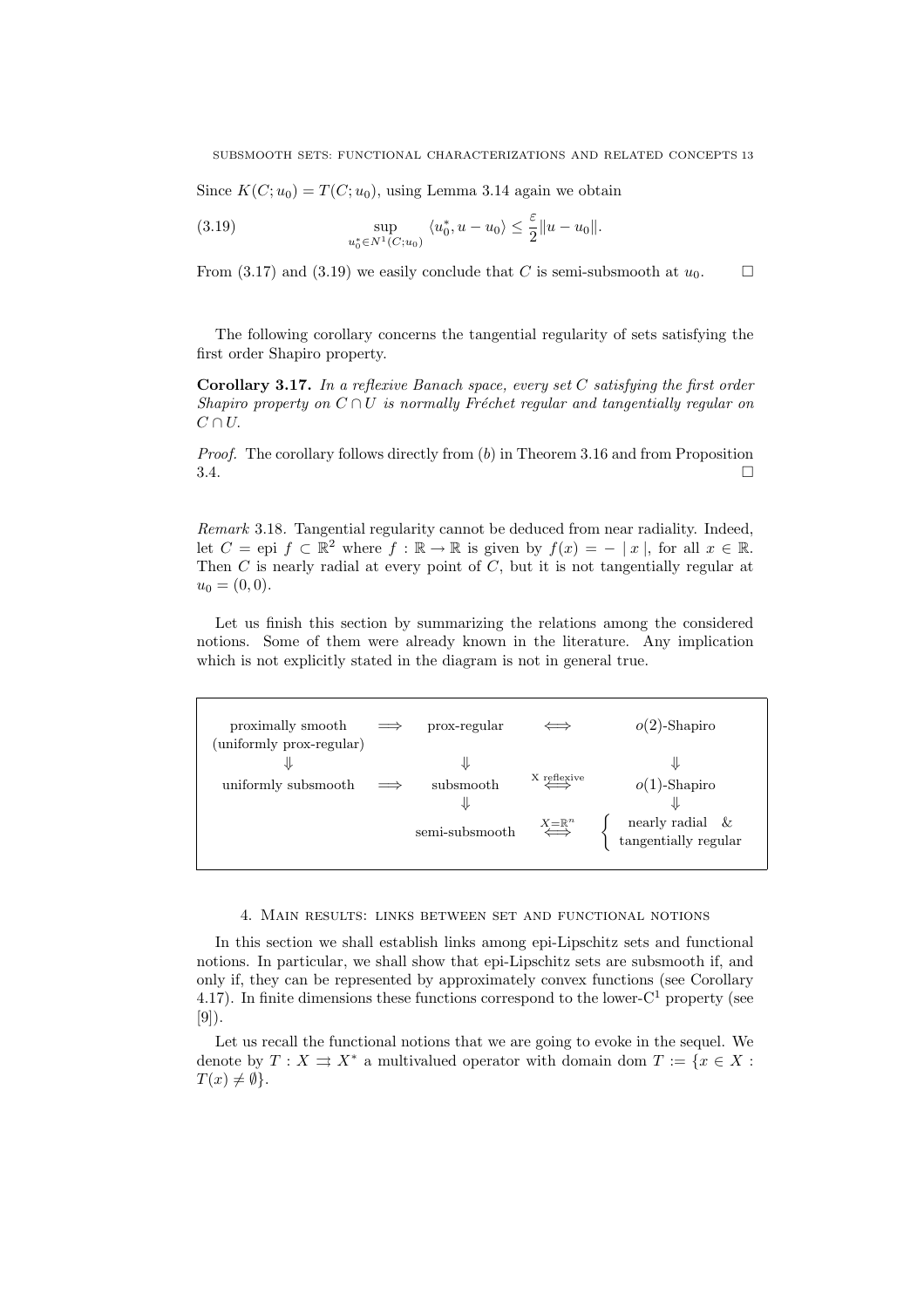4.1. Hypomonotonicity and weak convexity. We recall from [28] that  $T$  is hypomonotone at  $x_0$ , if there exists  $\sigma, \delta > 0$  such that for all  $x_1, x_2 \in B(x_0, \delta) \cap$ domT and all  $x_i^* \in T(x_i)$ ,  $i \in \{1, 2\}$  one has

(4.1) 
$$
\langle x_1^* - x_2^*, x_1 - x_2 \rangle \ge -\sigma \|x_1 - x_2\|^2;
$$

The operator T is called hypomonotone on X (respectively, on  $A \subset X$ ) if it is hypomonotone at every point of  $X$  (respectively, of  $A$ ).

It follows from this definition that for a nonempty closed set  $C$  of a Hilbert space  $X$  one has:

• C is prox-regular if, and only if  $N^r(C,.)$  is hypomonotone for any  $r > 0$ .

Hypomonotonicity is tidily related to weakly convex functions ([33]), or in finite dimensions to lower- $C^2$  functions ([27], [5] e.g.). The exact relation in Hilbert spaces is given in the next theorem. The equivalence of (ii) and (iii) in Hilbert spaces can be found in [2, Proposition 3.6], as well as the equivalence with the decomposability to the difference of a convex function and a multiple of the square of the norm. In the present context, we establish a direct proof of the equivalence between (i) and (ii). Before giving the proof, let us consider a pointwise refinement of the definition (1.1): A function  $f: X \to \mathbb{R} \cup \{+\infty\}$  is called *weakly convex at*  $x_0 \in \text{dom } f$  if there exists  $\sigma, \delta > 0$  such that for all  $x, y \in B(x_0, \delta)$  and  $t \in [0, 1]$ 

(4.2) 
$$
f(tx+(1-t)y) \le tf(x) + (1-t)f(y) + \sigma t(1-t) \|x-y\|^2.
$$

Clearly, f is weakly convex if, and only if, it is weakly convex at every  $x_0 \in \text{dom} f$ . Note also that the weak convexity of  $f$  at a point  $x_0$ , implies its weak convexity in a neighbourhood of  $x_0$  (however, with different values for the parameters  $\sigma$  and  $\delta$ in general). Let us finally mention that similarly to the convex functions, weakly convex functions are locally Lipschitz in the interior of their domain  $int(\text{dom } f)$ .

In the following result,  $f$  will be merely assumed lower semicontinuous. We recall ([27]) that in this case the Clarke subdifferential  $\partial f$  is given by the formula (2.4) with  $f^0(x_0;.)$  being replaced by the Rockafellar generalized directional derivative  $f^{\uparrow}(x_0;.)$ , where

(4.3) 
$$
f^{\uparrow}(x_0; u) := \sup_{\delta > 0} \limsup_{\substack{x \to f(x_0) \\ t \searrow 0^+}} \inf_{w \in B(u, \delta)} \frac{f(x + tw) - f(x)}{t}.
$$

Note that in the above formula,  $\sup_{\delta>0}$  can be replaced by  $\lim_{\delta\searrow 0^+}$ .

**Theorem 4.1.** Let X be a Hilbert space and  $f: X \to \mathbb{R} \cup \{+\infty\}$  be a proper lower semicontinuous function and  $x_0 \in \text{dom} f$ . The following statements are equivalent:

(i) f is weakly convex at  $x_0$ ;

(ii) ∂f is hypomonotone at  $x_0$ ;

(iii) there exists  $\sigma > 0$  and  $\delta > 0$  such that for all  $x, y \in B(x_0, \delta)$ , and all  $x^* \in \partial f(x)$ 

(4.4) 
$$
f(y) \ge f(x) + \langle x^*, y - x \rangle - \sigma ||y - x||^2.
$$

If  $X = \mathbb{R}^n$  and  $x_0 \in \text{int}(\text{dom} f)$  then the above statements are also equivalent to (iv) f is lower- $C^2$  at  $x_0$ .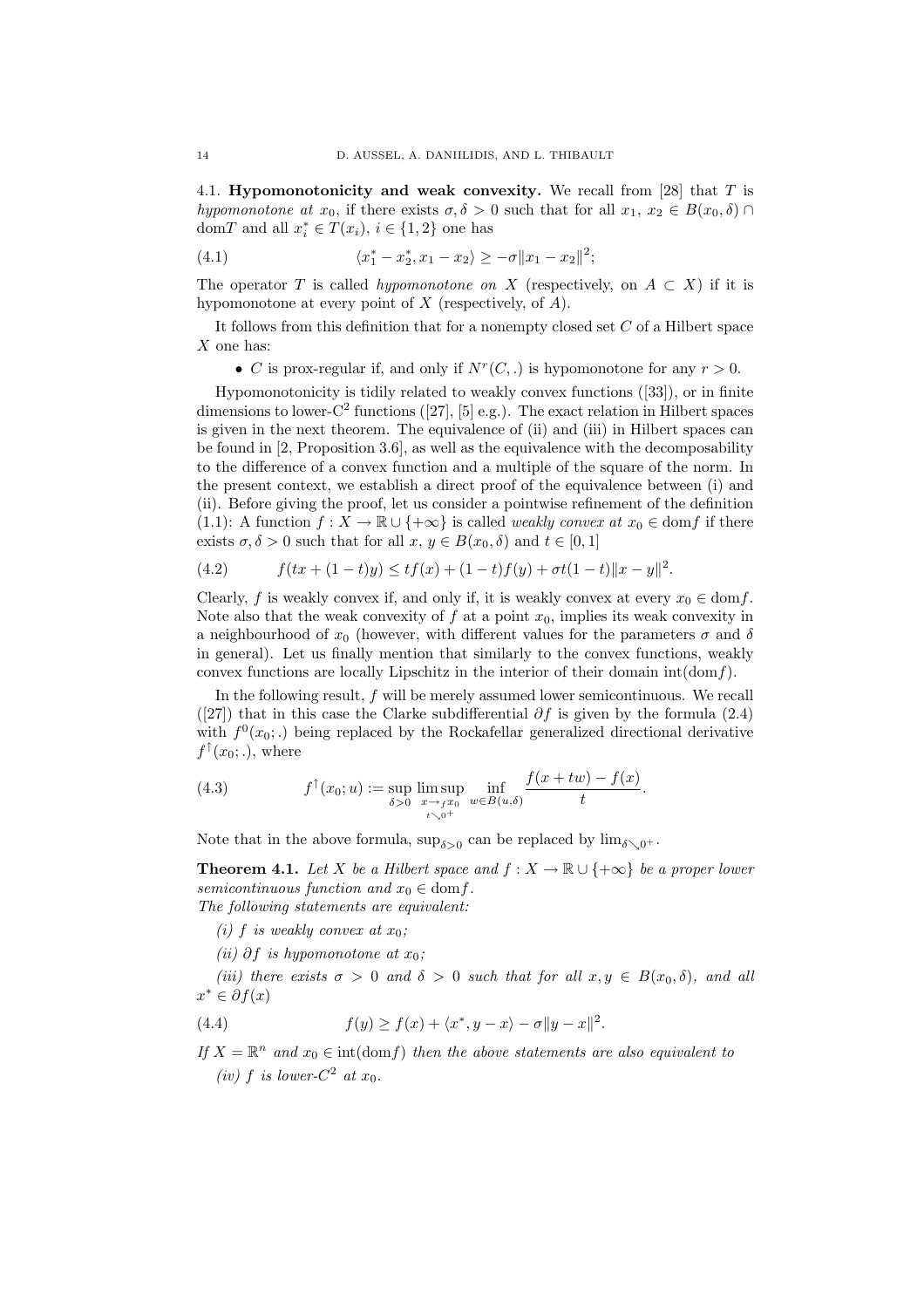*Proof.* (i)  $\implies$  (iii). Let  $\sigma > 0$  and  $\delta_0 > 0$  such that for all  $x, y \in B(x_0, \delta_0)$  and  $t \in [0, 1]$  one has

(4.5) 
$$
f(tx+(1-t)y) \le tf(x) + (1-t)f(y) + \sigma t(1-t) \|x-y\|^2.
$$

Fix any  $x, y \in B(x_0, \delta_0/8)$ . Fix also any  $0 < \delta < \delta_0$ . Then for all  $z \in B(x, \delta/4)$ dom f,  $v \in X$  with  $0 < ||v|| < \delta_0/2$  and  $t \in ]0,1[$  we obtain from  $(4.5)$ 

$$
f(z + tv) = f((1-t)z + t(z + v)) \le tf(z + v) + (1-t)f(z) + \sigma t(1-t) ||v||^2,
$$

from which we infer that

$$
\frac{f(z+tv)-f(z)}{t} \le f(z+v)-f(z)+\sigma(1-t)\|v\|^2.
$$

In particular for  $v' = y - z$  we have  $v' \in B(y - x, \delta/4)$  and  $||v'|| < \delta_0/2$ , hence using the above we obtain

$$
\inf_{\epsilon B(y-x,\delta)} \frac{f(z+tw)-f(z)}{t} \le f(y)-f(z)+\sigma(1-t) \|y-z\|^2.
$$

It follows that

 $w<sub>2</sub>$ 

$$
\limsup_{\substack{z \to fx \\ t \searrow 0^+}} \inf_{w \in B(y-x,\delta)} \frac{f(z+tw) - f(z)}{t} \le f(y) - f(x) + \sigma \|y - x\|^2,
$$

and hence, passing to the limit for  $\delta \searrow 0^+$  one gets according to (4.3)

$$
f^{\uparrow}(x_0; y - x) \le f(y) - f(x) + \sigma \|y - x\|^2.
$$

This yields that (iii) holds (with  $\delta' = \delta_0/8$ ).

 $(iii) \implies (ii)$ . Let  $\sigma > 0$  and  $\delta > 0$  such that  $(4.4)$  holds with  $\sigma/2$ . Then for any  $x, y \in B(x_0, \delta), x^* \in \partial f(x)$  and  $y^* \in \partial f(y)$ , writing (4.4) one time with  $x^* \in \partial f(x)$ and another time with  $y^* \in \partial f(y)$  and adding by parts, one immediately obtains  $(4.1).$ 

 $(ii) \Longrightarrow (i)$ . In finite dimensions this corresponds to implication is  $(b) \Longrightarrow (c)$  of [28, Theorem 6]. However, the same proof can be adopted in Hilbert spaces. We recall it for completeness: Let us fix  $\sigma > 0$  and  $\delta > 0$  such that (4.1) holds for the operator  $\partial f$  on  $B(x_0, \delta)$ . For every  $x \in X$ , let us define  $g(x) = f(x) + (\sigma/2) ||x||^2$  and let us note that  $\partial g = \partial f + \sigma I$  (where I is the identity operator). It follows from (4.1) that ∂g is monotone on  $B(x_0, \delta)$ . Thus, the lower semicontinuous function  $g + \psi_{B[x_0, \delta_1]}$  is convex (see [8], [1]) for every  $0 < \delta_1 < \delta$ , and f can be expressed as the difference of the convex function  $g + \psi_{B(x_0,\delta)}$  and the convex quadratic function  $h(x) = (\sigma/2) ||x||^2$  on  $B(x_0, \delta_1)$ . In view of [33, Proposition 4.3] (which remains true in infinite dimensions)  $f$  satisfies  $(4.2)$ .

The equivalence  $(ii) \iff (iv)$  in finite dimensions has been established in [28].

 $\Box$ 

We must mention that the equivalence between the assertions (i), (ii), and (iii) in finite dimensions can be found in  $[5]$ . Lower-C<sup>2</sup> functions in Hilbert spaces (as well as their connection with lower- $T^2$  functions) are studied in detail in [24].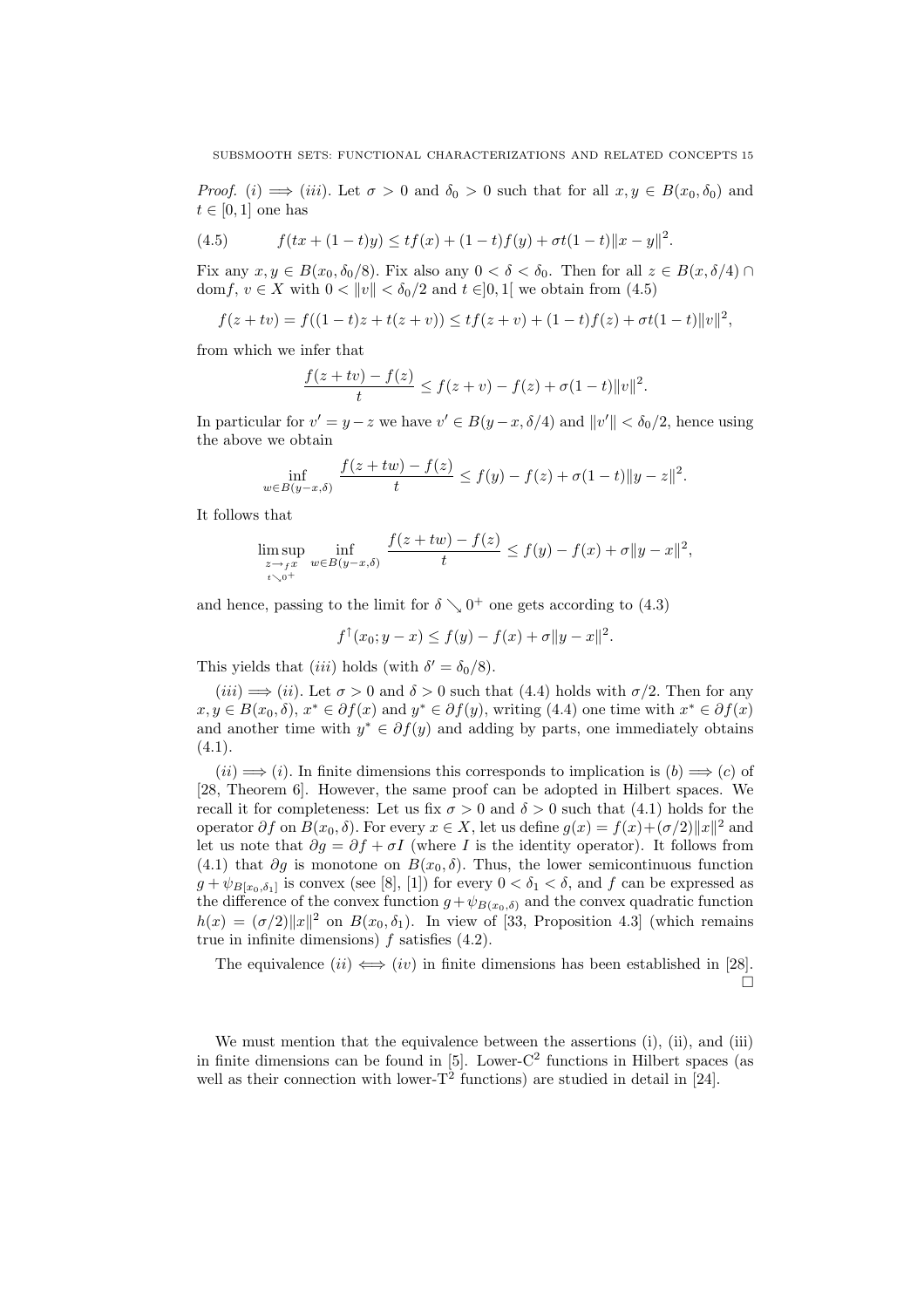4.2. Submonotonicity and approximate convexity. A weaker notion to hypomonotonicity is the concept of submonotonicity (see [31], [10]).

**Definition 4.2.** An operator  $T: X \to X^*$  is called

(i) submonotone at  $x_0 \in X$ , if for every  $\varepsilon > 0$  there exists  $\delta > 0$  such that for all  $x_1, x_2 \in B(x_0, \delta) \cap \text{dom} T$  and all  $x_i^* \in T(x_i), i \in \{1, 2\}$  one has

 $(4.6)$  $x_1^* - x_2^*, x_1 - x_2 \ge -\varepsilon ||x_1 - x_2||;$ 

(ii) submonotone on X (respectively, on  $A \subset X$ ), if it is submonotone at any point of  $X$  (respectively, of  $A$ ).

In view of the previous definition, Definition 3.1 can be restated as follows:

• C is subsmooth if, and only if,  $N^r(C;.)$  is submonotone for any  $r > 0$ .

Let us recall from the introduction the following definition.

**Definition 4.3** ([23]). A function  $f : X \to \mathbb{R} \cup \{+\infty\}$  is called

(i) approximately convex at  $x_0$ , if for every  $\varepsilon > 0$  there exists  $\delta > 0$  such that, for all  $x, y \in B(x_0, \delta)$  and  $t \in [0, 1]$  one has

$$
(4.7) \t f(tx+(1-t)y) \le tf(x) + (1-t)f(y) + \varepsilon t(1-t) \|x-y\|;
$$

(ii) approximately convex, if it is approximately convex at every point of dom  $f$ .

As in the case of convex or weakly convex functions, every approximate convex function is locally Lipschitz on  $int(dom f)$  (see [23, Proposition 3.2]). We also refer the reader to Rolewicz [29] for similar convex-like functions.

In the sequel we shall give a characterization analogous to Theorem 4.1 in infinite dimensions. Before, let us state the following lemma, which is inspired from the proof of [31, Theorem 3.9]. We denote by  $C^1_*(\mathbb{R}, \mathbb{R}_+)$  the set of all non-negative continuously differentiable functions  $a : \mathbb{R} \longrightarrow \mathbb{R}_+$  satisfying  $a(0) = a'(0) = 0$ .

**Lemma 4.4.** Let  $T: X \rightrightarrows X^*$  be a multivalued operator,  $f: X \to \mathbb{R} \cup \{+\infty\}$  be a proper function and  $x_0 \in \text{cl}(\text{dom} f)$ . The following assertions are equivalent.

(i) For some neighborhood U of  $x_0$  and for every  $\varepsilon > 0$  there exists  $\delta > 0$  such that for all  $x, y \in U \cap \text{dom} f$  with  $||x - y|| < \delta$  and all  $x^* \in T(x)$ 

(4.8) 
$$
f(y) \ge f(x) + \langle x^*, y - x \rangle - \varepsilon \|y - x\|.
$$

(ii) There exists  $\delta > 0$  and an even function  $a \in C^1_*(\mathbb{R}, \mathbb{R}_+)$  such that for all  $x, y \in B(x_0, \delta) \cap \text{dom} f \text{ and all } x^* \in T(x)$ 

(4.9) 
$$
f(y) \ge f(x) + \langle x^*, y - x \rangle - a(||y - x||).
$$

*Proof.* (*i*)  $\implies$  (*ii*) For every  $x, y \in \text{dom} f$  and  $x^* \in X^*$  we set

(4.10) 
$$
\sigma(x, y, x^*) = \begin{cases} [f(y) - f(x) - \langle x^*, y - x \rangle] \|y - x\|^{-1} & \text{if } x \neq y \\ 0 & \text{if } x = y \end{cases}
$$

and for every  $t > 0$  we define

 $\varphi_1(t) = \inf \{ \sigma(x, y, x^*) : x, y \in U \cap \text{dom} f, ||x - y|| \leq t, x^* \in T(x) \},$ 

with the obvious convention  $\varphi_1(t) = +\infty$  whenever  $T(x) = \emptyset$ . We also set  $\varphi_1(0) = 0$ .

Let us assume that assertion (i) holds. Then for every  $\varepsilon > 0$  there exists  $\delta > 0$ such that for all  $t \in [0, \delta)$  we have

$$
(4.11) \qquad \qquad \varphi_1(t) \geq -\varepsilon.
$$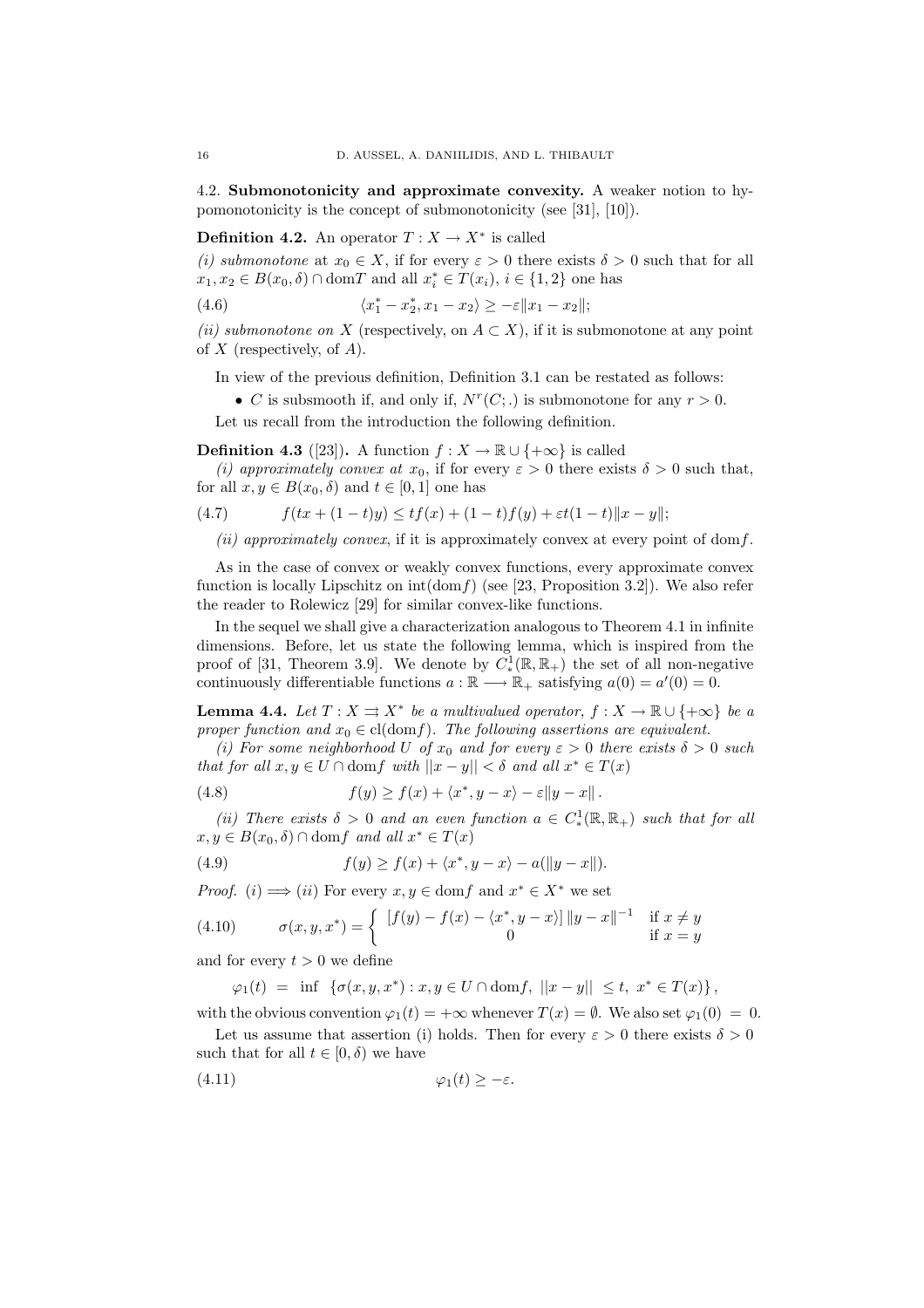It follows that the function  $\varphi : [0, +\infty) \to \mathbb{R}$  defined by

(4.12)  $\varphi(t) = \max\{-\varphi_1(t), 0\}$ 

is continuous at  $t = 0$ . Applying [31, Lemma 3.7] to the function  $\varphi$  we conclude that for some  $\delta_1 > 0$  and some continuously differentiable function  $a_1 : [0, \delta_1] \longrightarrow \mathbb{R}$ with  $a_1(0) = a'_1(0) = 0$  we have

(4.13) 
$$
a_1(t) \ge t\varphi(t), \ \forall t \in [0, \delta_1].
$$

Clearly,  $a_1(t) \geq 0$ , for all  $t \in [0, \delta_1]$ . We extend the function  $a_1$  to  $[0, +\infty)$  by defining  $\tilde{a}_1(t) = a_1(t)$ , if  $t \in [0, \delta_1]$  and  $\tilde{a}_1(t) = a_1(\delta_1) + a'_1(\delta_1)(t - \delta_1)$ , if  $t > \delta_1$  and we define  $a : \mathbb{R} \longrightarrow \mathbb{R}$  in the following way

$$
a(t) = \begin{cases} \tilde{a}_1(t), & \text{if } t \ge 0\\ \tilde{a}_1(-t), & \text{if } t < 0. \end{cases}
$$

Then a is an even, non-negative, continuously differentiable function with  $a(0)$  =  $a'(0) = 0$  and satisfying relation (4.13). Take  $\delta \leq \delta_1/2$  such that  $B(x_0, \delta) \subset U$  and let us verify that relation (4.9) holds for any  $x, y \in B(x_0, \delta) \cap \text{dom} f$  and  $x^* \in T(x)$ . This is trivially the case if  $x = y$ . Otherwise, we set  $t = ||y - x|| > 0$ . Since  $t \le \delta_1$ , combining formulas  $(4.11)$ ,  $(4.12)$  and  $(4.13)$  we infer

$$
\sigma(x, y, x^*) \ge \varphi_1(t) \ge -\varphi(t) \ge -\frac{a(t)}{t} := -\frac{a(\|y-x\|)}{\|y-x\|},
$$

which yields (4.9).

 $(ii) \Longrightarrow (i)$  Let  $\tilde{\delta} > 0$  and  $a \in C^1_*(\mathbb{R}, \mathbb{R}_+)$  be such that relation (4.9) holds for any  $x, y \in B(x_0, \tilde{\delta}) \cap \text{dom} f$  and  $x^* \in T(x)$ . Since the function a is derivable at  $t = 0$ with  $a(0) = 0$  and  $a'(0) = 0$ , for every  $\varepsilon > 0$  there exists  $\delta_1 > 0$  such that  $a(t) < \varepsilon t$ for all  $t \in ]0, \delta_1]$ . Set  $\delta = \min{\{\tilde{\delta}, \delta_1/2\}}$ , and  $U = B(x_0, \delta)$ . Then for every  $x, y \in U$ one has  $a(||y - x||) \le \varepsilon ||y - x||$ . Consequently, relation (4.8) follows directly from  $(4.9)$ .

**Theorem 4.5.** Let  $f : X \to \mathbb{R} \cup \{+\infty\}$  be a proper function. Suppose that f is locally Lipschitz on U, where U is an open subset of domf and let  $x_0 \in U$ . Then the following statements are equivalent:

(i) f is approximately convex at  $x_0$ ;

(ii) ∂f is submonotone at  $x_0$ ;

(iii) for every  $\varepsilon > 0$  there exists  $\delta > 0$  such that for all  $x, y \in B(x_0, \delta)$ , and all  $x^* \in \partial f(x)$ 

(4.14) 
$$
f(y) \ge f(x) + \langle x^*, y - x \rangle - \varepsilon \|y - x\|;
$$

If  $X = \mathbb{R}^n$ , then assuming any of (i), (ii), (iii) above for all x in a compact neighborhood  $V \subset U$  of  $x_0$  is also equivalent to

(iv) there exists  $\delta > 0$  and an even function  $a \in C^1_*(\mathbb{R}, \mathbb{R}_+)$  such that for all  $x, y \in B(x_0, \delta)$ , and all  $x^* \in \partial f(x)$ 

(4.15) 
$$
f(y) \ge f(x) + \langle x^*, y - x \rangle - a(||y - x||).
$$

(v) f is lower- $C^1$  in a neighborhood of  $x_0$ .

*Proof.* The equivalences  $(i) \Leftrightarrow (ii) \Leftrightarrow (iii)$  have been established in [9, Theorem 1], while the equivalence of  $(iii)$  with  $(iv)$  is a direct consequence of Lemma 4.4 and the compactness of  $V$ . Finally, in finite dimensions, the equivalence between  $(v)$ and (ii) has been established in [31]. Let us give a simpler proof of  $(iv) \Rightarrow (v)$ .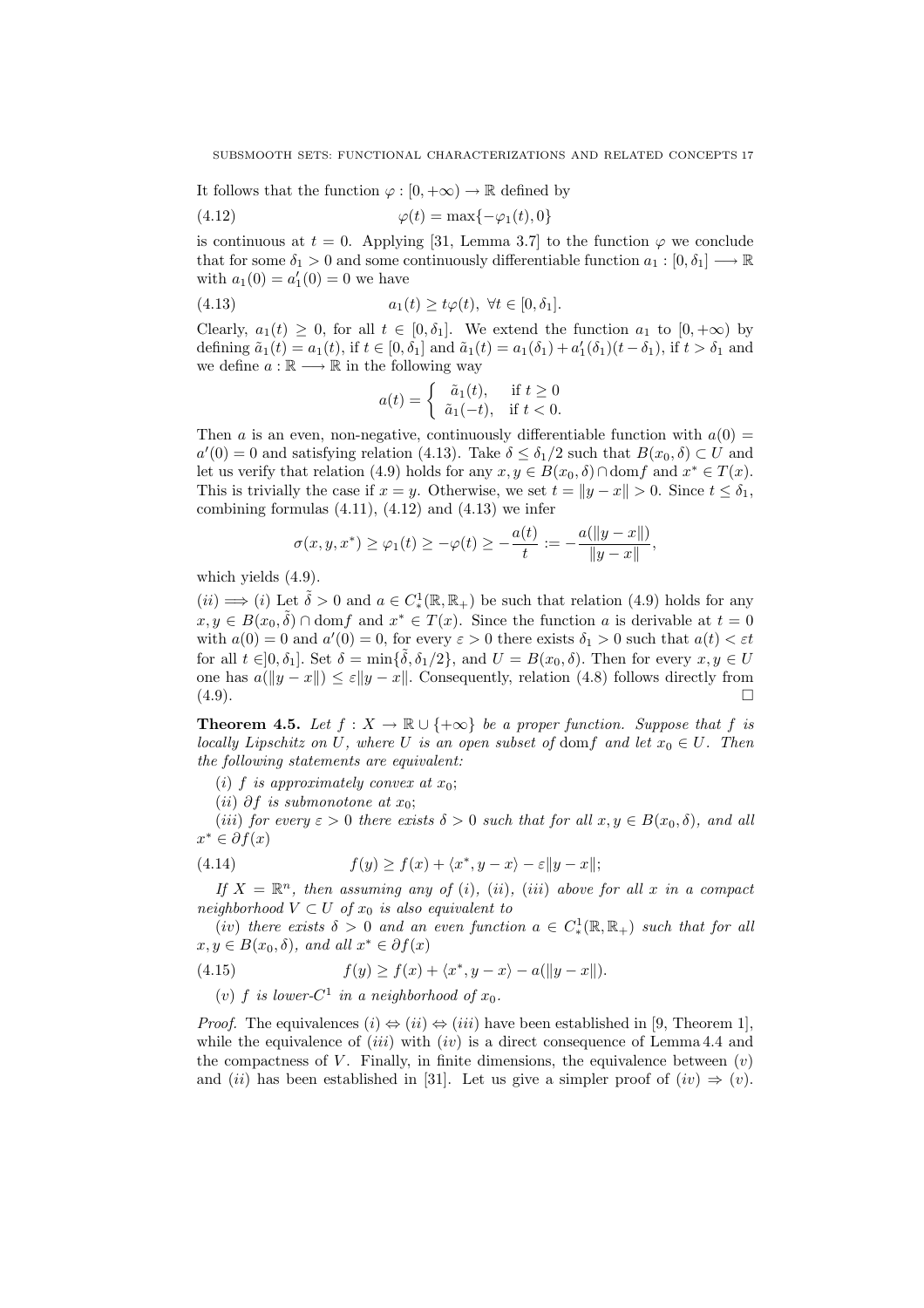So, let us assume that  $X = \mathbb{R}^n$  and for any fixed  $x_0 \in U$  let us choose  $\delta > 0$  such that  $B[x_0;\delta] \subset U$ . Since  $\partial f$  is locally bounded and has a closed graph gph( $\partial f$ ), and since the closed ball  $B[x_0, \delta]$  is compact, we conclude that the set  $S(x_0, \delta)$  =  $\{(x, x^*) \in \text{gph}(\partial f) : x \in B[x_0, \delta]\}\$ is also compact. It follows directly from (4.15) that for all  $y \in B[x_0, \delta]$ 

(4.16) 
$$
f(y) = \max_{s \in S(x_0, \delta)} F(y, s)
$$

where  $F(y,(x,x^*)) = f(x) + \langle x^*, y - x \rangle - a(||y - x||)$ . Since  $a \in C^1_*(\mathbb{R}, \mathbb{R}_+)$ , the function  $F(\cdot, \cdot)$  is also continuously differentiable with respect to the first variable. It follows from (4.16) that f is lower- $C^1$  around  $x_0$ .

Remark 4.6. By fixing  $\varepsilon_0 > 0$  in Definition 4.2(*i*) (respectively, in Definition 4.3(*i*)) and assuming the existence of some  $\delta > 0$  such that (4.6) (respectively, (4.7)) holds, one can define the notions of  $\varepsilon_0$ -submonotonicity (respectively,  $\varepsilon_0$ -approximate convexity). Thus, an operator  $T$  is submonotone (respectively, a function  $f$  is approximately convex) at  $x_0$  if it is  $\varepsilon$ -submonotone (respectively,  $\varepsilon$ -approximately convex) at  $x_0$  for every  $\varepsilon > 0$ . It is easily seen that an  $\varepsilon_0$ -version of the equivalences  $(i) \Leftrightarrow (ii) \Leftrightarrow (iii)$  of Theorem 4.5 can be established.

4.3. Semi-submonotonicity and semismoothness. The definition of submonotone operator (Definition 4.2(ii)) has been introduced by Spingarn [31] in finite dimensions. Let us mention that Spingarn employed the term "strict submonotonicity" for this notion, and reserved the term "submonotonicity" for the more restrictive one where (4.6) holds only if  $x_2 = x_0$ . To distinguish between these two notions we propose for the latter the term "semi-submonotonicity".

**Definition 4.7.** An operator  $T: X \to X^*$  is called

(i) semi-submonotone at  $x_0 \in X$ , if for every  $\varepsilon > 0$ , there exists  $\delta > 0$ , such that, for all  $x \in B(x_0, \delta) \cap \text{dom} T$ , all  $x^* \in T(x)$ , and all  $x_0^* \in T(x_0)$  one has

(4.17) 
$$
\langle x^* - x_0^*, x - x_0 \rangle \ge -\varepsilon ||x - x_0||;
$$

(ii) semi-submonotone, if it is semi-submonotone at all  $x \in X$ .

Similarly to the sections 4.1 and 4.2 above, given a closed set C and  $u_0 \in C$  one has (see Definition 3.2)

• C is semi-subsmooth if, and only if,  $N^r(C;.)$  is semi-submonotone for any  $r > 0$ .

We shall now introduce a new class of functions, that we call "semismooth", by weakening the definition of approximate convexity.

**Definition 4.8.** A function  $f : X \to \mathbb{R} \cup \{+\infty\}$  is called

(i) semismooth at  $x_0$ , if for every  $\varepsilon > 0$  there exists  $\delta > 0$  such that, for all  $x \in B(x_0, \delta)$  and  $t \in ]0, 1]$  one has

(4.18)  $f(tx + (1-t)x_0) \le tf(x) + (1-t)f(x_0) + \varepsilon t(1-t)||x - x_0||;$ 

(ii) semismooth, if it is semismooth at every point of dom  $f$ .

We must mention that a different notion of semismoothness had been previously introduced by Mifflin in [20] in finite dimensions (see also [7], for an extension in infinite dimensions). To avoid confusion, let us refer to this latter notion as Msemismoothness. According to that definition, a function  $f$  is called  $M$ -semismooth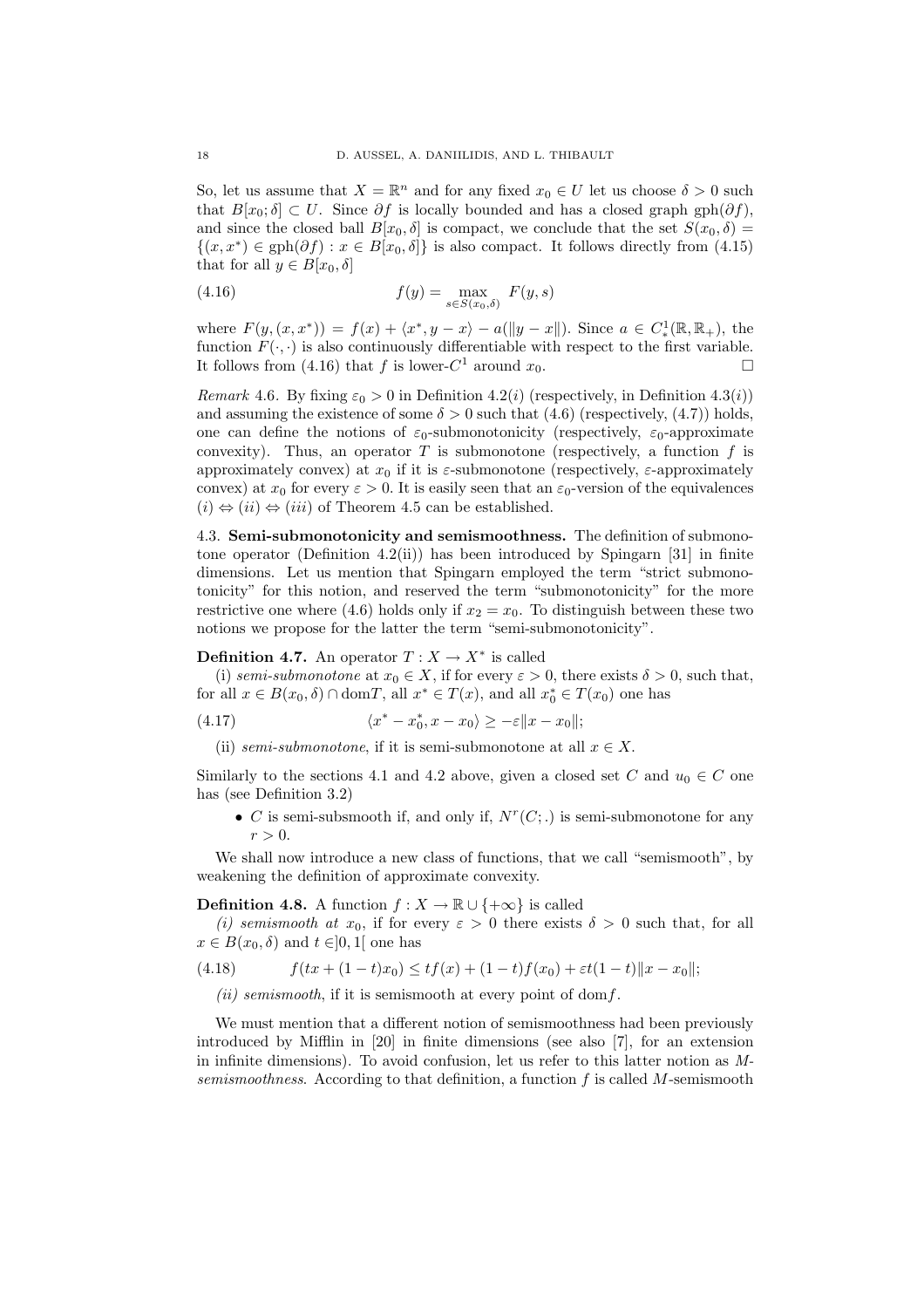if for every sequence  $\{x_n\}_n \subset X$ , every  $x \in X$ ,  $e \in S_X$  and every  $\{x_n^*\}_n \subset X^*$  such that  $x_n^* \in \partial f(x_n)$  and  $(x_n) \stackrel{e}{\rightarrow} x$  we get  $\langle x_n^*, e \rangle \rightarrow f'(x; e)$ , where

$$
(x_n) \xrightarrow{e} x \iff \lim_{n \to +\infty} x_n = x \quad \& \quad \lim_{n \to +\infty} \|\frac{x_n - x}{\|x_n - x\|} - e\| = 0
$$

and where  $f'(x; e)$  denotes the usual directional derivative given by

$$
f'(x; e) = \lim_{t \to 0^+} \frac{f(x + te) - f(x)}{t}.
$$

We note that none of the aforementioned notions of semismoothness implies the directional regularity of the function: Indeed, the function  $f : \mathbb{R} \to \mathbb{R}$  with  $f(x) =$  $- |x|$  is both semismooth and M-semismooth, but it is clearly not d-regular at  $x_0 = 0.$ 

In the following proposition we establish links among the above notions as well as with the notion of semi-subsmoothness.

**Theorem 4.9.** Let  $f : X \to \mathbb{R} \cup \{+\infty\}$  be a proper function. Suppose that f is locally Lipschitz on U, where U is an open subset of domf and consider the following statements:

- $(i)$  f is semismooth and d-regular on  $U$ ;
- (ii)  $\partial f$  is semi-submonotone on  $U$ ;

(iii) for all  $x_0 \in U$  and  $\varepsilon > 0$  there exists  $\delta > 0$  such that for all  $x, y \in B(x_0, \delta)$ such that either  $x = x_0$  or  $y = x_0$ , and for all  $x^* \in \partial f(x)$ 

(4.19) 
$$
f(y) \ge f(x) + \langle x^*, y - x \rangle - \varepsilon \|y - x\| ;
$$

 $(iv)$  f is M-semismooth and d-regular on U.

Then  $(i) \implies (iii) \implies (ii) \implies (iv)$ .

If  $X = \mathbb{R}^n$  then all the above statements are equivalent.

*Proof.* (i)  $\implies$  (iii). Fix  $x_0 \in U$  and  $\varepsilon > 0$  and take  $\delta > 0$  such that (4.18) holds. Consider any  $x \in B(x_0, \delta)$  and any  $t \in ]0,1[$ . Since  $f(x_0 + t(x - x_0)) =$  $f(tx + (1-t)x_0)$ , relation (4.18) yields

$$
f(x_0 + t(x - x_0)) - f(x_0) \le t \{f(x) + f(x_0) + \varepsilon(1 - t) \|x - x_0\| \}.
$$

Dividing by t and taking the limit as  $t \to 0^+$  we obtain

(4.20) 
$$
d^- f(x_0; x - x_0) \le f(x) - f(x_0) + \varepsilon ||x - x_0||,
$$

Similarly for  $s = (1 - t)$  and  $f(x + s(x_0 - x)) = f((1 - s)x + sx_0)$ , applying (4.18) and proceeding as before we obtain formula  $(4.20)$  with x and  $x_0$  mutually changed. Since f is d-regular,  $d^-f(x;.) = f^0(x;.)$  and  $d^-f(x_0;.) = f^0(x_0;.)$ . Thus, in view of  $(2.4)$ , relation  $(4.19)$  follows.

(iii)  $\implies$  (ii). Fix  $x_0 \in U$  and  $\varepsilon > 0$ . Then take  $\delta > 0$  such that (iii) holds with  $\varepsilon/2$ . Consider any  $x \in B(x_0, \delta)$ . Applying now (4.19) one time for  $y = x_0$  and another time for  $x = x_0$  (and  $y = x$ ) and adding the resulting equations we obtain  $(4.17)$ , that is,  $\partial f$  is semi-submonotone at  $x_0$ .

 $(ii) \implies (iv)$ . Let us assume that  $\partial f$  is semi-submonotone on U. Then Spingarn established (see [31, Proposition 2.5]) that  $f$  is d-regular at every point of  $U$ , for the case  $X = \mathbb{R}^n$ . However the same proof works for an arbitrary real Banach space X.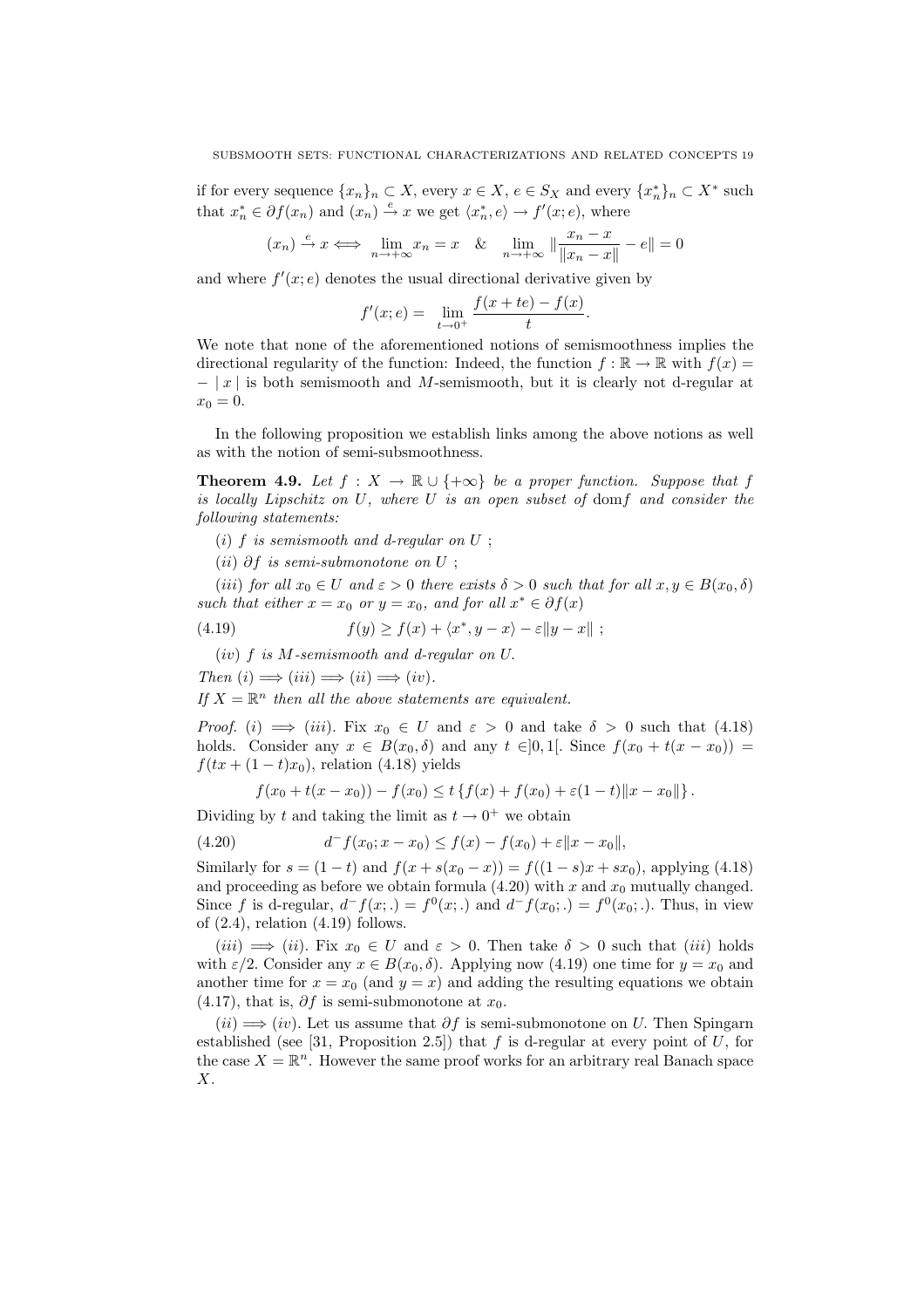To prove M-subsmoothness, fix  $x_0$  in U and take any sequence  $\{x_n\}_n \subset X$ , any  $e \in S_X$  and any  $\{x_n^*\}_n \subset X^*$  such that  $x_n^* \in \partial f(x_n)$ ,  $\lim_{n \to +\infty} x_n = x_0$  and

$$
\lim_{n \to +\infty} \left\| \frac{x_n - x_0}{\|x_n - x_0\|} - e \right\| = 0.
$$

We may suppose that  $x_n \neq x_0$ , for all  $n \in \mathbb{N}$ . We note that (4.17) yields

$$
\liminf_{n \to +\infty} \inf_{z_n^* \in \partial f(x_n)} \langle z_n^*, \frac{x_n - x_0}{\|x_n - x_0\|} \rangle \ge \limsup_{n \to +\infty} \sup_{x_0^* \in \partial f(x_0)} \langle x_0^*, \frac{x_n - x_0}{\|x_n - x_0\|} \rangle.
$$

Using the continuity of the function  $u \to f^0(x_0; u)$  (see [4, Proposition 2.1.1]), we infer in particular that

(4.21) 
$$
\liminf_{n \to +\infty} \langle x_n^*, e \rangle \geq f^0(x_0; e) = \sup_{x_0^* \in \partial f(x_0)} \langle x_0^*, e \rangle.
$$

Since the operator  $\partial f$  is ( $\|\cdot\|$ , w<sup>∗</sup>)-upper continuous at  $x_0$  (see [4, Proposition 2.1.5]), we get

(4.22) 
$$
\limsup_{n \to +\infty} \langle x_n^*, e \rangle \leq f^0(x_0; e).
$$

From (4.21), (4.22) and the directional regularity of f at  $x_0$  we conclude that  $\langle x_n^*, e \rangle \to f'(x_0; e)$ , that is, f is M-semismooth at  $x_0$ .

Let us now suppose that  $X = \mathbb{R}^n$ . In this case, the implication  $(iv) \implies (ii)$  is [31, Proposition 2.4]. It remains to establish  $(ii) \implies (i)$ . For this, let us suppose that  $\partial f$  is semi-submonotone on U. Then f is d-regular on U (see the proof of  $(ii) \implies (iv)$  above). We only have to show that for every  $x_0 \in U$ , relation (4.18) holds true. To this end, fix  $\varepsilon > 0$  and take  $\delta > 0$  such that relation (4.17) holds for  $\varepsilon/2$ . Since  $\partial f$  is upper semicontinuous at  $x_0$ , with no loss of generality we may suppose that

(4.23) 
$$
\bigcup_{z \in B(x_0,\delta)} \partial f(z) \subset \partial f(x_0) + B(0,\frac{\varepsilon}{2}).
$$

Let us now fix any  $x \in B(x_0, \delta)$  and any  $t \in ]0,1]$  and let us set  $x_t = tx + (1-t)x_0$ . Then applying Lebourg's Mean Value theorem ([17, Theorem 1.7]) on the segment  $[x, x_t]$  we get  $z_1 \in [x, x_t]$  and  $z_1^* \in \partial f(z_1)$  such that

(4.24) 
$$
\langle z_1^*, x_t - x \rangle = f(x_t) - f(x).
$$

Similarly, there exists  $z_2 \in [x_0, x_t]$  and  $z_2^* \in \partial f(z_2)$ 

(4.25) 
$$
\langle z_2^*, x_t - x_0 \rangle = f(x_t) - f(x_0).
$$

Since  $x_t - x = (1 - t)(x_0 - x)$  and  $x_t - x_0 = t(x - x_0)$ , multiplying (4.24) by t and  $(4.25)$  by  $(1-t)$ , and adding the resulting equalities we get

.

$$
(4.26) \t\t\t\ttf(x) + (1-t)f(x_0) - f(x_t) = t(1-t)\langle z_1^* - z_2^*, x - x_0 \rangle.
$$

From (4.23) we may choose  $x_0^* \in \partial f(x_0)$  such that

(4.27) 
$$
||z_2^* - x_0^*|| < \varepsilon/2.
$$

Applying (4.17) we get

(4.28) 
$$
\langle z_1^* - x_0^*, \frac{z_1 - x_0}{\|z_1 - x_0\|} \rangle \ge -\frac{\varepsilon}{2}
$$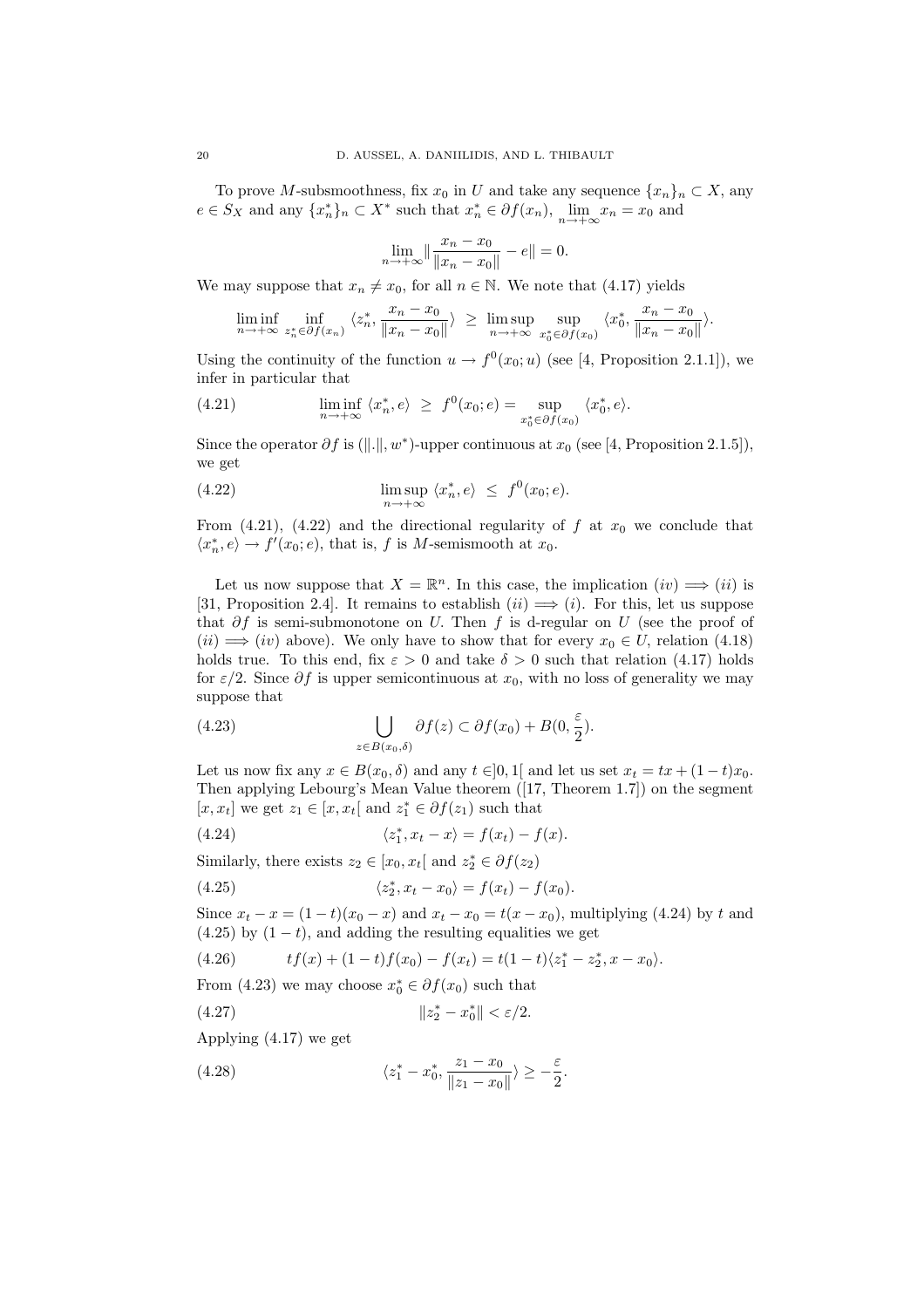Using (4.27) and the fact that

$$
\frac{z_1 - x_0}{\|z_1 - x_0\|} = \frac{x - x_0}{\|x - x_0\|},
$$

we deduce from (4.28) that

$$
\langle z_1^*-z_2^*,\frac{x-x_0}{\|x-x_0\|}\rangle\geq -\varepsilon.
$$

Combining the above formula with  $(4.26)$  we obtain  $(4.18)$ , that is, f is semismooth at  $x_0$ .

4.4. Subsmooth epi-Lipschitz sets. This last section is devoted to the study of subsmooth (or semi-subsmooth) epi-Lipschitz sets as epigraphical characterizations of the aforementioned classes of functions. The derived results are summarized in a diagram at the end of this section.

We recall  $([26], [27])$  the following definition.

**Definition 4.10.** A closed set C is called epi-Lipschitz at  $u_0 \in C$  with respect to the direction  $d \in X$  if there exists  $\varepsilon > 0$ ,  $\delta > 0$  such that for all  $d' \in B(d, \varepsilon)$ , all  $u \in C \cap B(u_0, \varepsilon)$  and all  $t \in ]0, \delta[$  we have  $u + td' \in C$ .

Remark 4.11. (i) Every set C is epi-Lipschitz at every  $u_0 \in int C$  (with respect to any  $d \in X$ ).

(ii) If  $u_0 \in bd C$  (the boundary of C), then C is epi-Lipschitz at  $u_0$  with respect to  $d \neq 0$  if, and only if, the set C can be represented in a neighbourhood of  $u_0$  as the epigraph of a Lipschitz continuous function  $f$  (see [26], [27]), which is called a locally Lipschitz representation of  $C$  at  $u_0$ .

This means that there exists a topological complement  $X_d$  of  $\mathbb{R}d := \{td : t \in \mathbb{R}\}\$ in X (that is,  $X = X_d \oplus \mathbb{R}d$ ), a neighbourhood U of  $u_0$  and a locally Lipschitz function  $f: X_d \to \mathbb{R}$  such that

$$
(4.29) \tC \cap U = \{x \oplus sd : x \in X_d, f(x) \le s\} \cap U.
$$

(Here  $X_d$  is endowed with the norm induced by the norm of X.) We denote by  $\pi$ :  $X \to X_d$  and  $\rho: X \to \mathbb{R}$  the continuous linear mappings satisfying  $u = \pi(u) \oplus \rho(u) d$ , for all  $u \in X$ , and by  $A: X_d \times \mathbb{R} \to X$  the continuous linear mapping given by  $A(x, s) = x \oplus sd$ , so that  $\Lambda := A^{-1} : X \to X_d \times \mathbb{R}$  is given by  $\Lambda(u) = (\pi(u), \rho(u))$ . We endow  $X_d \times \mathbb{R}$  with the product norm  $(x, s) \to (\|x\|^2 + s^2)^{1/2}$ . Consequently, (4.29) is equivalent to

$$
C \cap U = A(\text{epi} f) \cap U.
$$

We also define  $F: X_d \to X$  by  $F(x) = x \oplus f(x)d$ , so that  $F(x) = A((x, f(x))$ . Consequently, if  $k > 0$  is the Lipschitz constant of f in a neighbourhood V of  $x_0 := \pi(u_0)$  with  $F(V) \subset U$ , then it follows easily that

$$
(4.30) \t\t\t ||F(x_1) - F(x_2)|| \le \alpha ||x_1 - x_2||, \tfor all x_1, x_2 \in V,
$$

where

(4.31) 
$$
\alpha = ||A||(k^2 + 1)^{1/2}.
$$

In the sequel, we shall need the following lemma.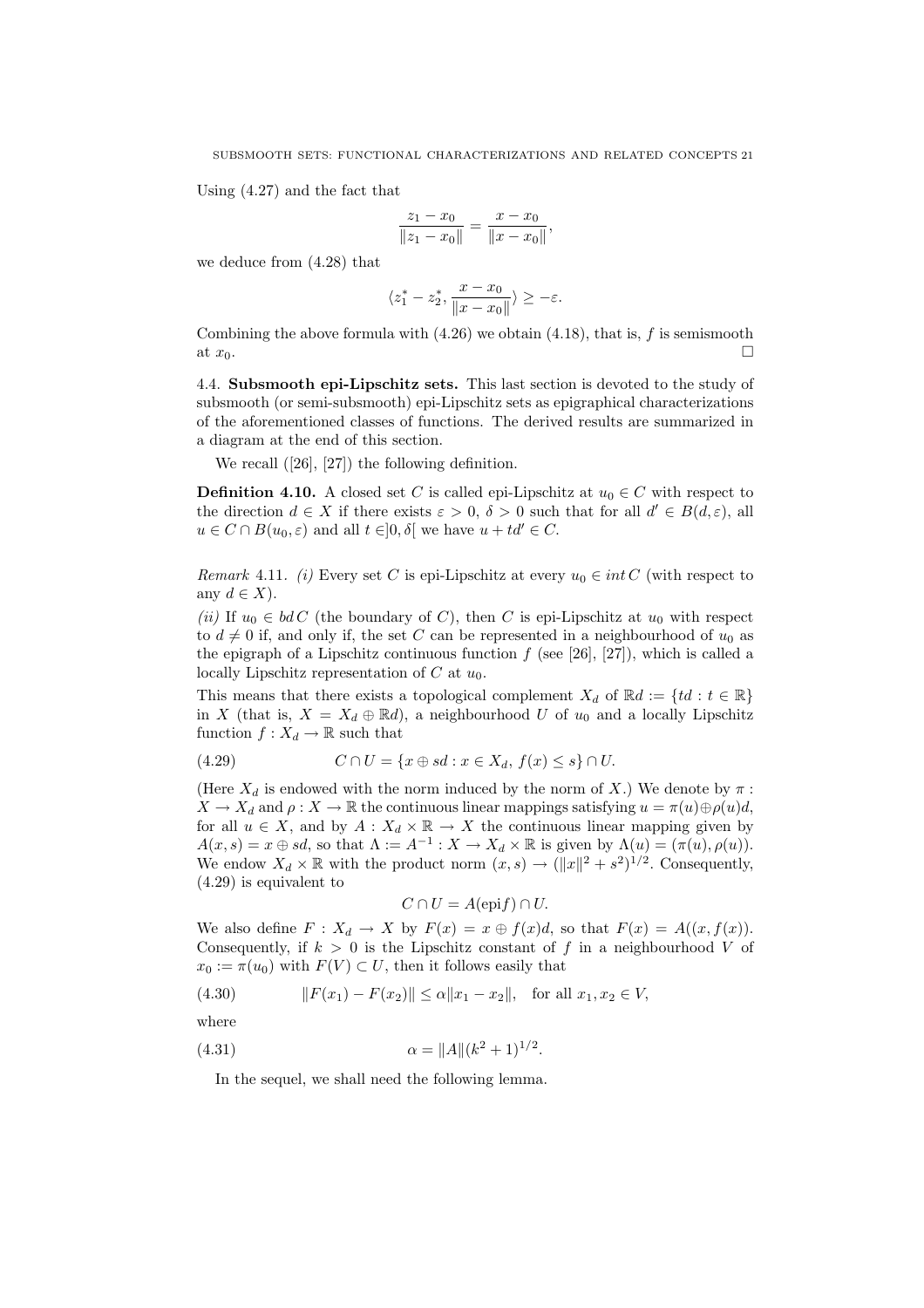**Lemma 4.12.** Let  $A: Z_1 \to Z_2$  be an isomorphism between the Banach spaces  $Z_1$ and  $Z_2$ , let C be a non-empty closed subset of  $Z_1$  and  $u_0 \in C$ . Then (a)  $A(T(C; u_0)) = T(A(C); A(u_0))$ 

(b)  $N(C; u_0) = A^*(N(A(C); A(u_0))).$ 

*Proof.* Assertion (a) follows easily from the definition of Clarke's tangent cone (see formula  $(2.2)$ ) and the fact that A is an isomorphism. We infer from  $(a)$ ) that  $(A(T(C; u_0)))^o = N(A(C); (A(u_0))$ . Now the desired equality (b) is a direct consequence of the fact that the adjoint operator  $A^*$  is an isomorphism between the dual spaces  $Z_2^*$  and  $Z_1^*$ . The contract of the contract of the contract of  $\Box$ 

In finite dimensions, Clarke, Stern and Wolenski have shown that proximal smoothness characterizes the epigraphs of lower  $C<sup>2</sup>$  functions ([5, Section 5]). In an analogous way, an epi-Lipschitz set is prox-regular at  $u$  if, and only if, the locally Lipschitz function f given in (4.29) is lower- $C<sup>2</sup>$  (see [25]). The forthcoming results will built further in this line of research. Let us first establish the following lemma. In several statements below,  $\pi$  will refer to the notation of Remark 4.11(ii).

**Lemma 4.13.** Let C be an epi-Lipschitz set, let  $u_0 \in bdC$  and suppose that  $N^r(C;.)$ is hypomonotone (respectively, submonotone, semi-submonotone) at  $u_0$  for some  $r > 0$ .

Then, for every locally Lipschitz representation  $f$  of  $C$  around  $u_0$ , the Clarke subdifferential ∂f is hypomonotone (respectively, submonotone, semi-submonotone) at  $\pi(u_0)$ .

Proof. In the sequel we shall refer to the notation of Remark 4.11(ii). In particular, we suppose that (4.29) holds and that f has a Lipschitz constant  $k > 0$  on an open neighbourhood V of  $x_0 = \pi(u_0)$  and that  $F(V) \subset U$ .

Let us prove the statement for submonotonicity. With no loss of generality we may suppose that  $N^r(C;.)$  is submonotone at  $u_0$ , where

$$
r = \|\Lambda^*\|(k^2 + 1)^{1/2}.
$$

 $(\Lambda^*$  denotes the adjoint of  $\Lambda = A^{-1}$ .) In order to establish that  $\partial f$  is submonotone at  $\pi(u_0) = x_0$ , let  $\varepsilon > 0$  and set  $\varepsilon_1 = \alpha^{-1}\varepsilon$ , where  $\alpha$  is given by (4.31). Thus there exists  $\delta > 0$  with  $B(u_0, \delta) \subset U$  such that for all  $u_1, u_2 \in B(u_0, \delta)$  and all  $u_i^* \in N^r(C; u_i), i \in \{1, 2\}$ 

(4.32) 
$$
\langle u_1^* - u_2^*, u_1 - u_2 \rangle \ge -\varepsilon_1 \| u_1 - u_2 \|.
$$

Let  $\delta_1 \leq \alpha^{-1}\delta$  such that  $B(x_0, \delta_1) \subset V$ . Then (4.30) implies that  $F(B(x_0, \delta_1)) \subset V$  $B(u_0, \delta)$ . Consider now any two points  $x_1, x_2 \in B(x_0, \delta_1)$  and let  $x_i^* \in \partial f(x_i)$ , for  $i \in \{1,2\}$ . Then  $(x_i^*, -1) \in N(\text{epi}f; (x_i, f(x_i)))$ . Since  $\Lambda$  is an isomorphism between the spaces X and  $X_d \times \mathbb{R}$  and since  $C \cap U = A(\text{epi} f) \cap U$ , applying Lemma 4.12 for the points

$$
(4.33) \t\t u_i := F(x_i) = A(x_i, f(x_i)), \quad i \in \{1, 2\},
$$

we get  $u_i^* := \Lambda^*((x_i^*, -1)) \in N(C; u_i), i \in \{1, 2\}$ . Since  $||x_i^*|| \leq k$ , for  $i \in \{1, 2\}$ (see [4, Proposition 2.1.2 (a)] e.g.), we obtain

$$
||u_i^*|| \le ||\Lambda^*||(||x_i^*||^2 + 1)^{1/2} \le r, \text{ so that } u_i^* \in N^r(C; u_i).
$$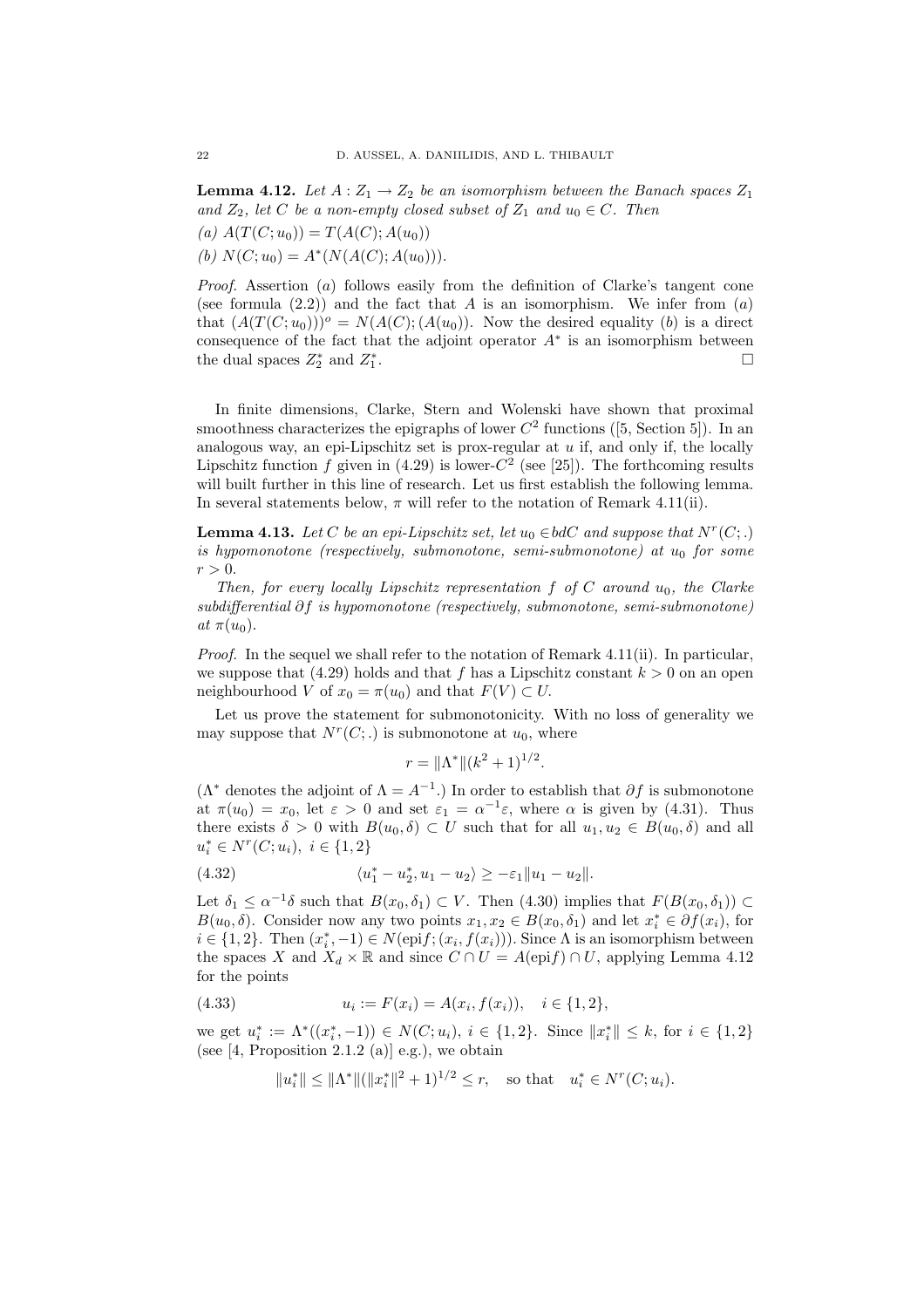From the above and (4.32) we infer that

$$
\langle \Lambda^*(x_1^*, -1) - \Lambda^*(x_2^*, -1), F(x_1) - F(x_2) \rangle \ge -\varepsilon \alpha^{-1} ||F(x_1) - F(x_2)||,
$$

or equivalently, in view of (4.30) and (4.33)

$$
\langle x_1^*-x_2^*, x_1-x_2\rangle \ge -\varepsilon ||x_1-x_2||.
$$

Consequently,  $\partial f$  is submonotone at  $x_0$ .

To establish the corresponding statement for semi-submonotonicity, it suffices to replace  $x_2$  by  $x_0$  and  $x_2^* \in \partial f(x_2)$  by  $x_0^* \in \partial f(x_0)$  in the above proof. Finally, assuming that  $N^r(C;.)$  is hypomonotone at  $u_0$  relative to the parameters  $\sigma > 0$ and  $\delta > 0$  (see (4.1)), one considers again  $\delta_1 \leq \alpha^{-1}\delta$  such that  $B(x_0, \delta_1) \subset V$ and  $\sigma_1 = \alpha^{-2}\sigma$ . Making obvious modifications in the above proof one establishes analogously the hypomonotonicity of  $\partial f$  at  $x_0$ .  $\Box$ 

We are now ready to establish the results that motivated the study of the paper. The first one relates the class of subsmooth sets (introduced in Definition 3.1) to the approximately convex functions.

**Theorem 4.14.** Let  $X$  be a Banach space,  $C$  an epi-Lipschitz subset of  $X$ , and  $u_0 \in bd C$ . Then the following statements are equivalent:

(i) C is subsmooth at  $u_0$ ;

(ii) every locally Lipschitz representation  $f$  of  $C$  at  $u_0$  is approximately convex at  $\pi(u_0)$ ;

(iii) some locally Lipschitz representation  $f$  of  $C$  at  $u_0$  is approximately convex  $at \pi(u_0)$ .

*Proof.* Implication  $(ii) \implies (iii)$  is obvious and implication  $(i) \implies (ii)$  follows from Lemma 4.13 and Theorem 4.5 (ii)  $\implies$  (i). Thus, it remains to show (iii)  $\implies$  (i). To this end, referring to the notation of Remark 4.11(ii), let us suppose that  $f$  is approximately convex at  $x_0 = \pi(u_0)$ , and locally Lipschitz of constant  $k > 0$  on V with  $F(V) \subset U$  (see (4.30)). In view of Remark 3.3 (i) it clearly suffices to show that  $N^1(C;.)$  is submonotone at  $u_0$ . Fix any  $\varepsilon > 0$  and put

$$
\varepsilon_1 = \frac{\varepsilon}{2||A||.||\Lambda||}.
$$

According to implication (i)  $\implies$  (iii) of Theorem 4.5, there exists  $\delta_1 > 0$  (with  $B(x_0, \delta_1) \subset V$  such that by (4.14) one has

(4.34) 
$$
f(x_2) \ge f(x_1) + \langle x_1^*, x_2 - x_1 \rangle - \varepsilon_1 \| x_1 - x_2 \|,
$$

for all  $x_1, x_2 \in B(x_0, \delta_1)$  and all  $x_1^* \in \partial f(x_1)$ . Take  $\delta \leq \delta_1 / ||\Lambda||$  so that  $B(u_0, \delta) \subset$ U. Consider any  $u_i \in C \cap B(u_0, \delta)$  and  $u_i^* \in N^1(C; u_i)$ ,  $i \in \{1, 2\}$ . We claim that

(4.35) 
$$
\langle u_1^*, u_2 - u_1 \rangle \leq \frac{\varepsilon}{2} ||u_1 - u_2||.
$$

To this end, let  $x_i = \pi(u_i)$  and  $t_i = \rho(u_i)$ , so that  $u_i = A(x_i, t_i)$  and  $t_i \ge f(x_i)$ ,  $i \in \{1,2\}$ . If  $t_1 > f(x_1)$ , then  $u_1 \in \text{int}C$  and consequently  $N(C; u_1) = \{0\}$ , so (4.35) holds trivially. Thus, we may suppose that  $t_1 = f(x_1)$  and  $u_1^* \neq 0$ . In view of Lemma 4.12,  $u_1^* \in (\Lambda)^* (N(\text{epi} f); (x_1, f(x_1)))$ . Since  $||u_1^*|| \leq 1$ , there exist  $0 < \lambda \le ||A||$  and  $x_1^* \in \partial f(x_1)$  such that

(4.36) 
$$
u_1^* = \lambda(\Lambda)^*(x_1^*, -1).
$$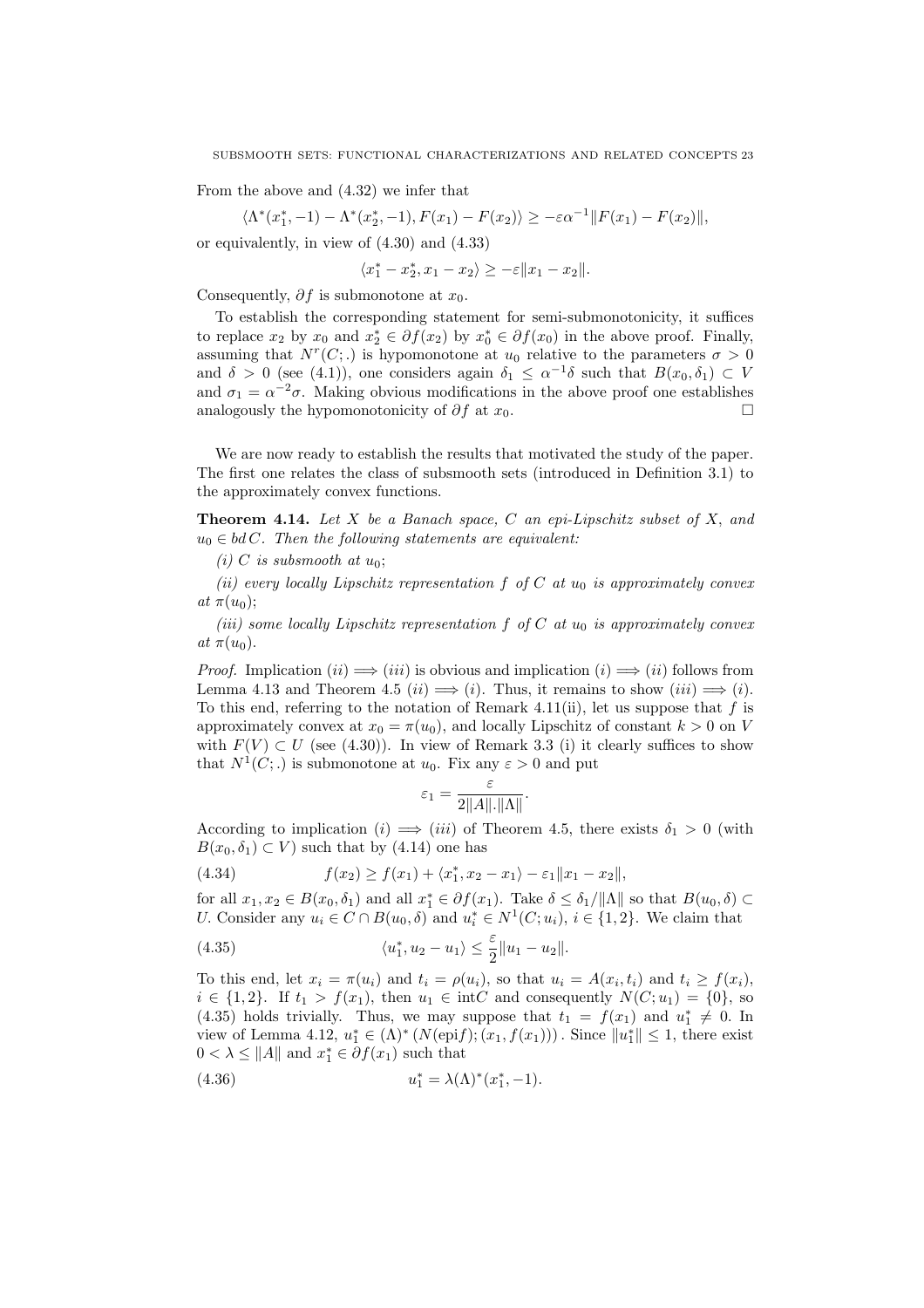Moreover, taking the choice of  $\delta$  into account, it is easily seen that  $x_1, x_2 \in B(x_0, \delta_1)$ and that

$$
(4.37) \t\t\t ||x_1 - x_2|| \le ||\Lambda|| \cdot ||u_1 - u_2||.
$$

Since  $t_2 \ge f(x_2)$ , we obtain from (4.34) and (4.37)

$$
\langle (x_1^*, -1), (x_2, t_2) - (x_1, f(x_1)) \rangle \le \varepsilon_1 ||x_1 - x_2|| \le \varepsilon_1 ||\Lambda|| \cdot ||u_1 - u_2||.
$$

Thus

$$
\langle \lambda(x_1^*, -1), \Lambda(u_2) - \Lambda(u_1) \rangle \le \varepsilon_1 ||A||.||\Lambda||.||u_1 - u_2|| = \frac{\varepsilon}{2} ||u_1 - u_2||,
$$

which, in view of  $(4.36)$  yields  $(4.35)$ . Interchanging now the roles of  $u_1$  and  $u_2$  in (4.35) we obtain

(4.38) 
$$
\langle u_2^*, u_1 - u_2 \rangle \leq \frac{\varepsilon}{2} ||u_1 - u_2||.
$$

Adding the inequalities (4.35) and (4.38) we obtain (3.2).  $\Box$ 

The next theorem concerns the class of semi-subsmooth sets. Comparing with the epi-graphical characterization of Theorem 4.14, there are two important differences:

- the statements are now local (and not pointwise)
- the equivalence is established only in finite dimensions.

**Theorem 4.15.** Let C be an epi-Lipschitz subset of  $\mathbb{R}^n$  and  $u_0 \in bdC$ . Then the following statements are equivalent:

(i) C is semi-subsmooth around  $u_0$ ;

(ii) every locally Lipschitz representation  $f$  of  $C$  at  $u_0$  is semismooth and dregular around  $\pi(u_0)$ ;

(iii) some locally Lipschitz representation f of C at  $u_0$  is semismooth and dregular around  $\pi(u_0)$ .

*Proof.* Implication  $(ii) \implies (iii)$  is obvious. Let us prove  $(i) \implies (ii)$ . If f is a locally Lipschitz representation of C in a neighbourhood of  $u_0$ , applying Lemma 4.13 we obtain that  $\partial f$  is semi-submonotone in a neighbourhood of  $\pi(u_0)$ . From  $(ii) \implies (i)$  of Theorem 4.9 we obtain  $(ii)$ . Finally, implication  $(iii) \implies (i)$  follows in the same way as in Theorem 4.14. One uses  $(4.19)$  in the place of  $(4.14)$  to obtain  $(3.3)$ . The proof is complete.

The following theorem completes the trilogy of epi-graphical characterizations. It concerns the class of prox-regular sets (see [33] or [5] for the finite dimensional case).

**Theorem 4.16.** Let X be a Hilbert space, C an epi-Lipschitz subset of X, and  $u_0 \in bd C$ . Then the following statements are equivalent:

- (i) C is prox-regular at  $u_0$ ;
- (ii) every locally Lipschitz representation f of C at  $u_0$  is weakly convex at  $\pi(u_0)$ ;
- (iii) some locally Lipschitz representation f of C at  $u_0$  is weakly convex at  $\pi(u_0)$ .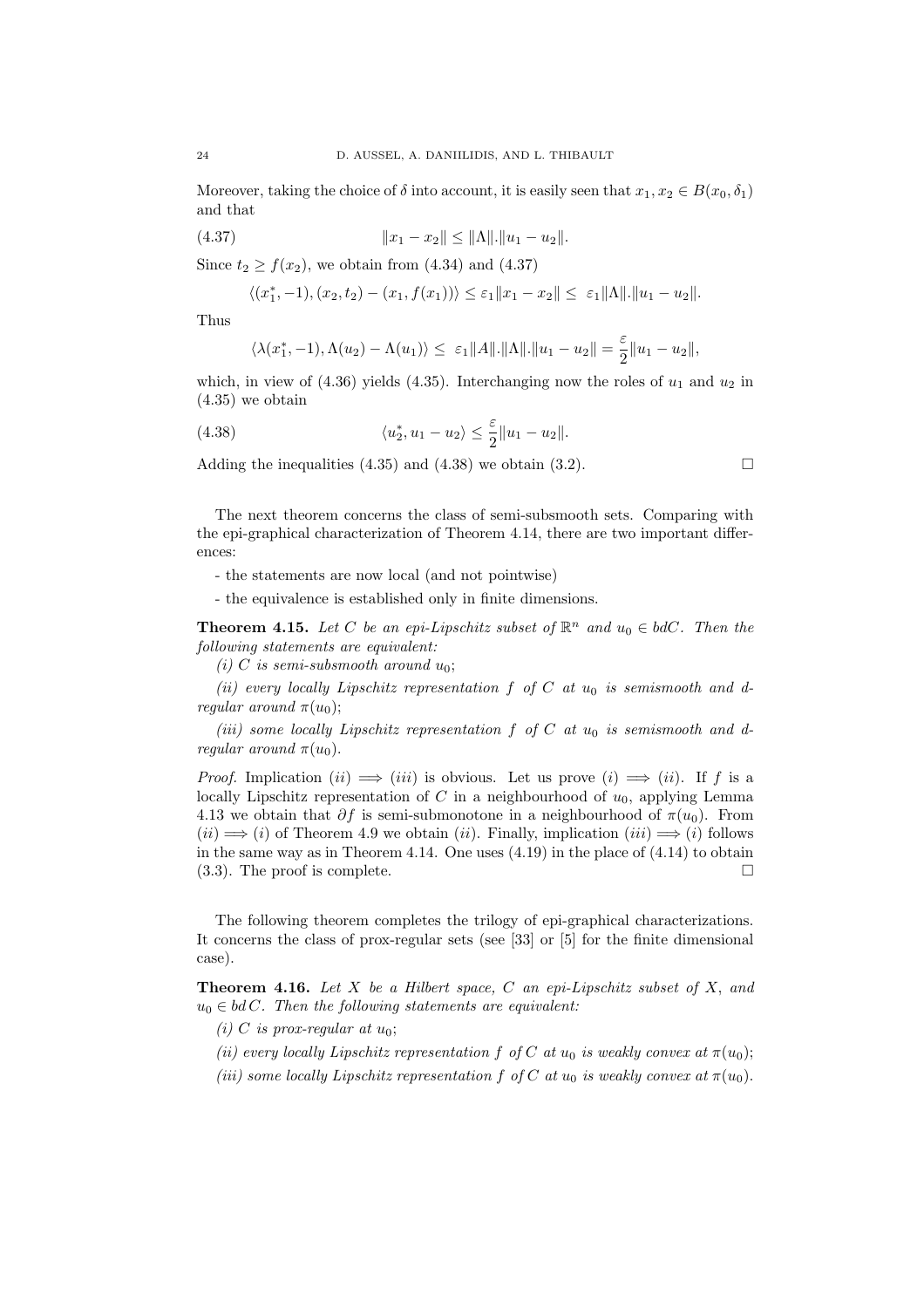Proof. The proof follows the lines of the proof of Theorem 4.14 above.

As before, Lemma 4.13 and Theorem 4.1  $(ii) \implies (i)$  entail implication  $(i) \implies$ (ii), while implication (ii)  $\implies$  (iii) is obvious. Let us establish (iii)  $\implies$  (i). Using the same notation as before, it is enough to establish that  $N^1(C;.)$  is hypomonotone at  $u_0$ . By Theorem 4.1(*iii*) there exist  $\sigma_1 > 0$  and  $\delta_1 > 0$  (with  $B(x_0, \delta_1) \subset V$ ) such that (4.4) holds for  $\sigma_1$ . Take  $\delta \leq \delta_1/\|\Lambda\|$  such that  $B(u_0, \delta) \subset U$  and put  $\sigma = 2\sigma_1 ||A||.||A||^2$ . Then one shows in an analogous way as in Theorem 4.14 that for all  $u_i \in C \cap B(u_0, \delta)$  and  $u_i^* \in N^1(C; u_i)$ ,  $i \in \{1, 2\}$ ,

(4.39) 
$$
\max \ \{ \langle u_1^*, u_2 - u_1 \rangle, \ \langle u_2^*, u_1 - u_2 \rangle \} \ \leq \ \frac{\sigma}{2} \| u_1 - u_2 \|^2.
$$

This yields  $(3.1)$  and finishes the proof.  $\Box$ 

Finally, putting together the results of this section we obtain the following corollary.

**Corollary 4.17.** Let  $f$  be a locally Lipschitz function on a Banach space  $X$ . Then

epi f is subsmooth  $\Leftrightarrow$  f is approximately convex  $\Leftrightarrow$  ∂f is submonotone.

If  $X$  is a Hilbert space, then

epi f is prox-regular  $\Leftrightarrow$  f is weakly convex  $\Leftrightarrow$  ∂f is hypomonotone.

If  $X = \mathbb{R}^n$ , then

epi f is semi-subsmooth  $\Leftrightarrow$  f is d-regular and semi-smooth  $\Leftrightarrow$  ∂f is semi-submonotone.

Let us finally notice that if a set C is prox-regular at  $u_0$ , then for some  $\delta > 0$ and  $r > 0$  and for every  $u, v \in C \cap B(u_0, \delta)$  and  $u^* \in N^1(C; u)$ 

.

(4.40) 
$$
\langle u^*, v - u \rangle \leq \frac{r}{2} ||v - u||^2
$$

We call this property the local "paint-roller property", following [5], [6] e.g., where the corresponding global property is considered. In some sense it reflects the degree of smoothness of the boundary of  $C$ , since it asserts that the set  $C$  can be "supported" from the exterior by a parabola of a fixed ratio at all points near  $u_0$ . An analogous statement can be derived for epi-Lipschitz subsmooth sets as a consequence of Theorem 4.14.

**Corollary 4.18.** An epi-Lipschitz set C is subsmooth at  $u_0$  if, and only if, there exists  $d \in X$ ,  $\delta > 0$  and a non-negative function  $\varphi \in C^1_*(\mathbb{R}, \mathbb{R}_+)$  such that for every  $u, v \in C \cap B(u_0, \delta)$  and  $u^* \in N^1(C; u)$ 

(4.41) 
$$
\langle u^*, v - u \rangle \leq \varphi(||\pi(v) - \pi(u)||),
$$

where  $\pi$  denotes the projection associated with one of the locally Lipschitz representations of C at  $u_0$ , according to the notation of Remark 4.11.

*Proof.*  $[\implies]$  Suppose that the epi-Lipschitz set C is subsmooth at  $u_0$ . If  $u_0 \in \text{int } C$ , then  $N^{\mathfrak{1}}(C; u_0) = \{0\}$  and (4.41) holds trivially for  $\varphi \equiv 0$ . So we may suppose that  $u_0 \in \text{bd } C$ . Then by Remark 4.11 there exists some  $d \in X$  such that  $X = X_d \oplus \mathbb{R}d$ , some  $\delta > 0$ , and some locally Lipschitz function f on  $X_d$ , such that

$$
(4.42) \qquad C \cap B(u_0, \delta) = \{x \oplus sd : x \in X_d, \, f(x) \le s\} \cap B(u_0, \delta).
$$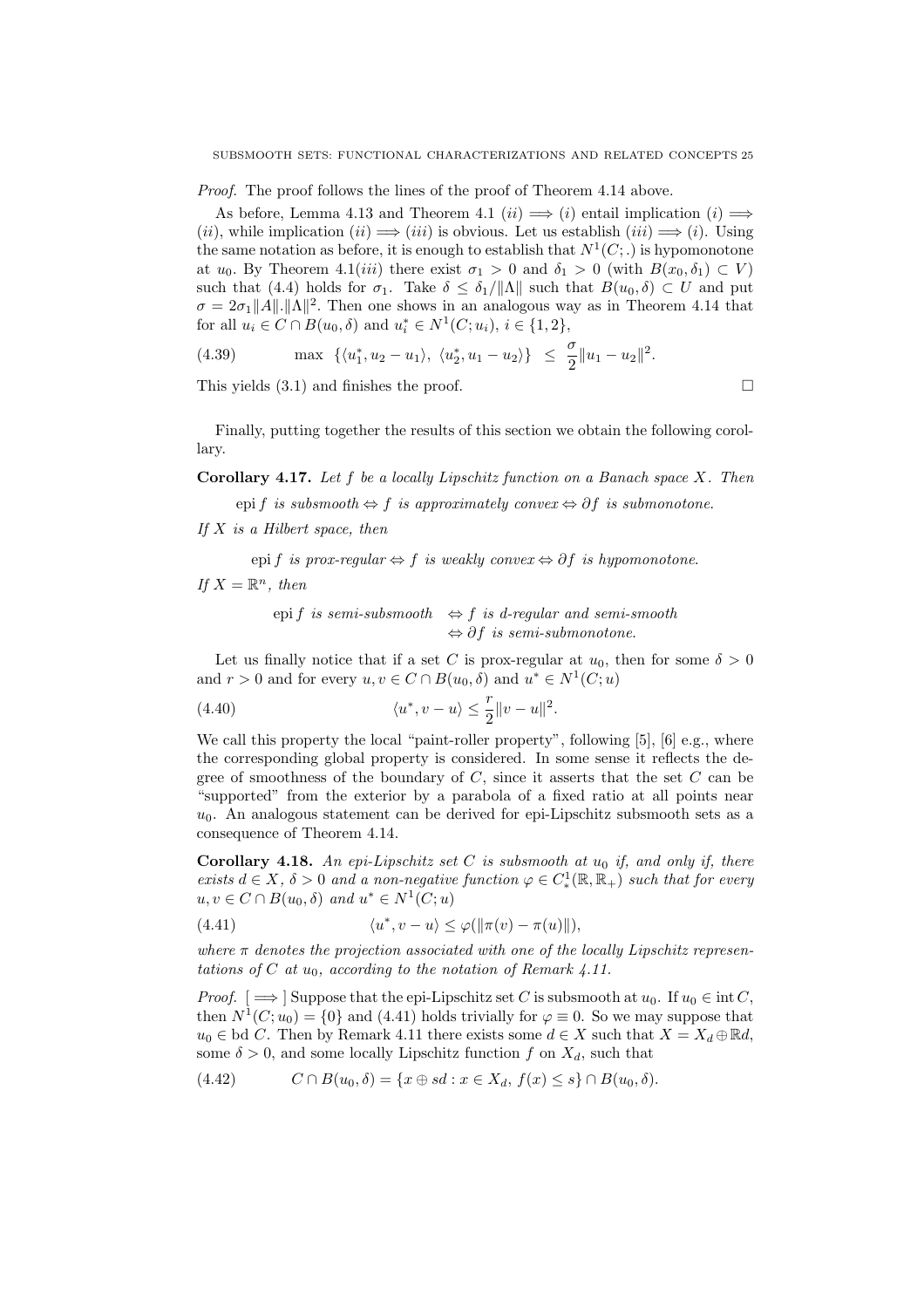According to the notation of Remark 4.11 we denote by  $\pi : X \to X_d$  and  $\rho : X \to \mathbb{R}$ the continuous linear mappings satisfying  $u = \pi(u) \oplus \rho(u)d$ , for all  $u \in X$ , and by  $A: X_d \oplus \mathbb{R} \to X$  the isomorphism  $A(x, s) = x \oplus sd$ , so that  $A^{-1}: X \to X_d \oplus \mathbb{R}$  is given by  $A^{-1}(u) = (\pi(u), \rho(u)).$ 

Theorem 4.14 ensures that f is approximately convex at  $\pi(u_0)$ . So, applying Theorem 4.5 (iv), we infer the existence of  $\delta_1 > 0$  and a non-negative function  $a \in$  $C^1_*(\mathbb{R}, \mathbb{R}_+)$  such that for all  $x, y \in B(\pi(u_0), \delta_1), x^* \in \partial f(x)$  and  $\beta \ge f(y)$ 

$$
\beta \ge f(x) + \langle x^*, y - x \rangle - a(||y - x||),
$$

or equivalently

(4.43) 
$$
\langle (x^*, -1), (y, \beta) - (x, f(x)) \rangle \le a(||y - x||).
$$

Let now  $\delta > 0$  be such that  $\pi(B(u_0, \delta)) \subset B(\pi(u_0), \delta_1)$ , and let us show that (4.41) holds for  $\varphi \equiv ||A||a$ . To this end, consider any  $u, v \in C \cap B(u_0, \delta)$  and  $u^* \in N^1(C; u)$ . We set  $x = \pi(u), y = \pi(v)$ . If  $\rho(u) > f(x)$ , then  $u \in \text{int } C$ and  $N^1(C; u) = \{0\}$ , consequently (4.41) holds trivially since  $\varphi \geq 0$ . The same argument holds in the case  $u^* = 0$ . Hence we may suppose that  $\rho(u) = f(x)$  and  $u^* \neq 0$ . Since A is an isomorphism and since f is locally Lipschitz, using Lemma 4.12(b) we infer that  $A^*(u^*) = t(x^*, -1)$ , for some  $t > 0$ . This equality entails that  $t||A||^{-1}(||x^*||^2+1)^{\frac{1}{2}} \leq 1$  and hence  $t \leq ||A||$ . Then (4.43) yields for  $\beta = \rho(v) \geq f(y)$ 

$$
t^{-1} \langle A^*(u^*), (y, \rho(v)) - (x, f(x)) \rangle \le a(\|\pi(v) - \pi(u)\|).
$$

Since  $0 < t \leq ||A||$  we get

$$
\langle u^*, A(\pi(v), \rho(v)) - A(\pi(u), \rho(u)) \rangle \leq \varphi(||\pi(v) - \pi(u)||),
$$

or equivalently (4.41).

 $\left[$  ∈  $\right]$  We now assume that there exists  $d \in X$ ,  $\delta > 0$  and  $\varphi \in C^1_*(\mathbb{R}, \mathbb{R}_+)$  such that (4.41) holds. Let us show that C is subsmooth at  $u_0$ . To this end, let  $\varepsilon > 0$ . Since  $\varphi'(0) = \varphi(0) = 0$ , there exists  $0 < \delta_1 < \delta$  such that for all  $0 < t < \delta_1$ 

$$
\frac{\varphi(t)}{t} \le \frac{\varepsilon}{2\|\pi\|}.
$$

Then for all  $u_1, u_2 \in B(u_0, \delta_1), u_i^* \in N^1(C; u_i), i \in \{1, 2\}$  we have

(4.45) 
$$
\langle u_1^* - u_2^*, u_1 - u_2 \rangle \ge -2\varphi(\|\pi(u_1) - \pi(u_2)\|).
$$

It follows from (4.44) and (4.45) that

$$
\langle u_1^*-u_2^*,u_1-u_2\rangle\geq -\varepsilon\|u_1-u_2\|,
$$

that is C is subsmooth at  $u_0$ .

The following diagram summarizes the situation. In this diagram  $f: U \to \mathbb{R}$ is locally Lipschitz on the open subset U of  $\mathbb{R}^n$ ,  $\partial f: U \rightrightarrows \mathbb{R}^n$  denotes its Clarke subdifferential and  $C = \text{epi} f$  stands for its epigraph.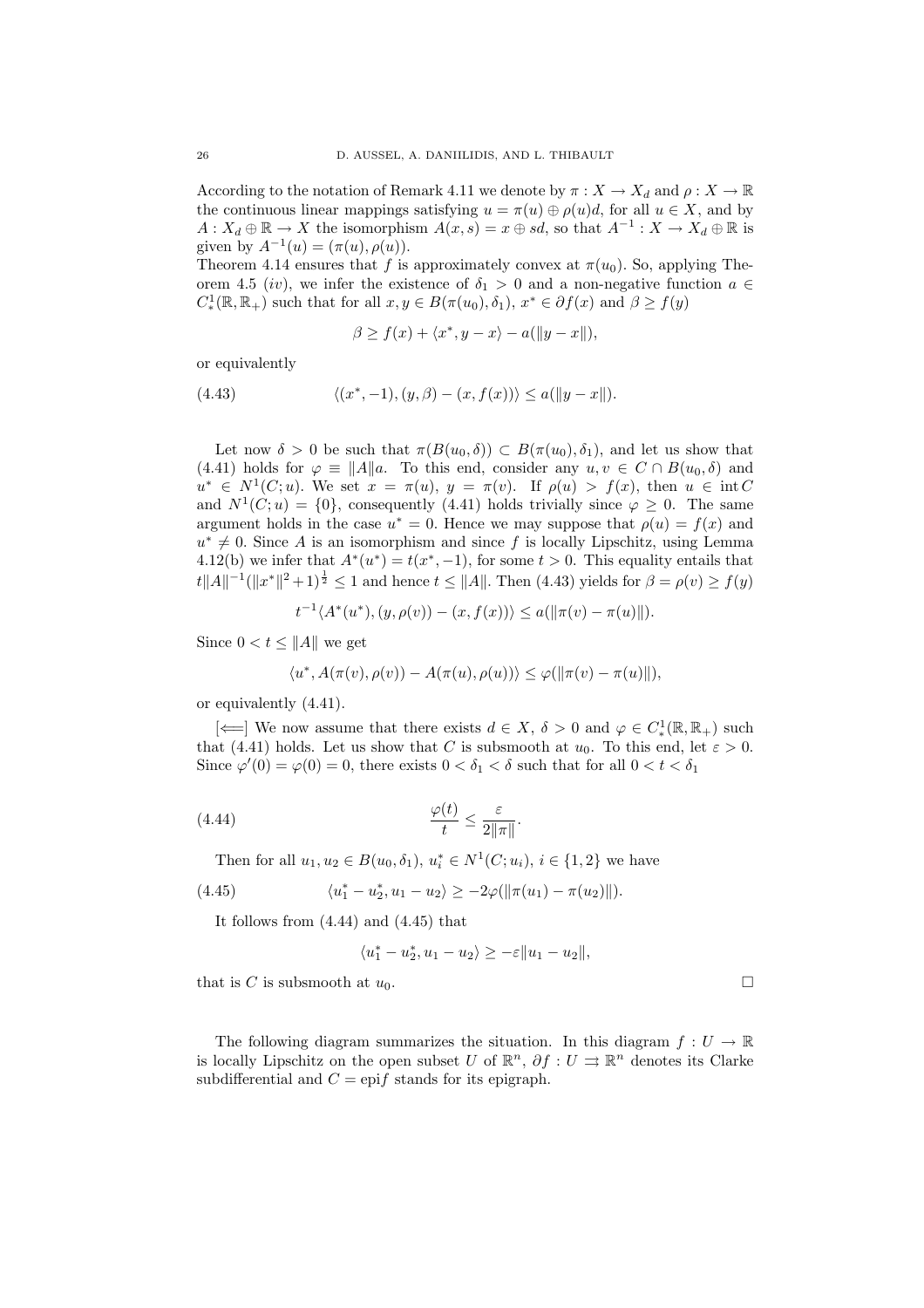| $T = \partial f$  |                  | $f:U\to\mathbb{R}$           |                  | $C = \text{epi}f$ |
|-------------------|------------------|------------------------------|------------------|-------------------|
| (locally bounded) |                  | (epi-Lipschitz)              |                  |                   |
|                   |                  |                              |                  |                   |
| monotone          |                  | convex function              |                  | convex set        |
|                   |                  |                              |                  |                   |
| hypomonotone      | X Hilbert        | weakly convex                | X Hilbert        | prox-regular      |
|                   |                  |                              |                  |                   |
| submonotone       |                  | approximately convex         |                  | subsmooth         |
|                   |                  |                              |                  |                   |
| semi-submonotone  | $X=\mathbb{R}^n$ | semismooth<br>$\&$ d-regular | $X=\mathbb{R}^n$ | semi-subsmooth    |

### **REFERENCES**

- 1. AUSSEL, D., CORVELLEC, J.-N. & LASSONDE, M., Subdifferential characterization of quasiconvexity and convexity, J. Convex Anal. 1 (1994), 195-201.
- 2. Bernard, F. & Thibault, L., Uniform Prox-regularity of functions and epigraphs in Hilbert spaces, Nonlinear Anal. TMA, to appear.
- 3. Bounkhel, M. & Thibault, L., On various notions of regularity of sets in non-smooth analysis, Nonlinear Anal. TMA 48 (2002), 223-246.
- 4. Clarke, F., Optimization and non-smooth analysis, Wiley Interscience, New York 1983 (Republished in 1990: Vol. 5, Classics in Applied Mathematics, Society for Industrial and Applied Mathematics, Philadelphia, Pa.).
- 5. Clarke, F., Stern, R. & Wolenski, P., Proximal smoothness and the lower-C<sup>2</sup> property, J. Convex Anal. 2 (1995), 117-144.
- 6. Colombo, G. & Goncharov, V., Variational inequalities and regularity properties of closed sets in Hilbert spaces, J. Convex Anal. 8 (2001), 197-221.
- 7. Correa, R. & Jofre, A., ´ Tangentially continuous directional derivatives in nonsmooth analysis, J. Optim. Theory Appl. 61 (1989), 1–21.
- 8. CORREA, R., JOFRÉ, A. & THIBAULT, L., Subdifferential monotonicity as characterization of convex functions, Num. Func. Anal. Optim. 15 (1994), 531-535.
- 9. DANIILIDIS, A. & GEORGIEV, P., Approximate convexity and submonotonicity, J. Math. Anal. Appl. 291 (2004), 292-301.
- 10. DANIILIDIS, A., GEORGIEV, P. & PENOT, J.-P., Integration of multivalued operators and cyclic submonotonicity, Trans. Amer. Math. Soc. 355 (2003), 177-195.
- 11. Deville, R. Godefroy, G. & Zizler, V., Smoothness and renormings in Banach spaces. Pitman Monographs and Surveys in Pure and Applied Mathematics, 64. Longman Scientific & Technical, Harlow; co-published in the United States with John Wiley & Sons, Inc., New York, 1993.
- 12. Ekeland, I., Nonconvex minimization problems, Bull. Amer. Math. Soc. 1 (1979), 443-474.
- 13. FABIÁN, M., Subdifferentiability and trustworthiness in the light of a new variational principle of Borwein and Preiss, Acta Univ. Carolin. Math. Phys. 30 (1989), 51–56.
- 14. Federer, H., Curvature measures, Trans. Amer. Math. Soc. 93 (1959), 418-491.
- 15. Hiriart-Urruty, J.-B., "Generalized differentiability, duality and optimization for problems dealing with differences of convex functions", in: Convexity and Duality in Optimization", Lecture Notes in Econom. Math. Systems 256 (1984), 37-70.
- 16. Kruger, A.Y., ε-semidifferentials and ε-normal elements, Depon. VINITI, No. 1331-81, Moscow, 1981 (in Russian).
- 17. LEBOURG, G., Generic differentiability of Lipschitzian functions, Trans. Amer. Math. Soc. 256 (1979), 125-144.
- 18. Lewis, A., Robust regularization, preprint CECM, 17p, 2002.
- 19. MARCELLIN, S., Initiation à l'analyse séquentielle non lisse dans les espaces d'Asplund, Master Thesis, 142p, (Montpellier, 2002).